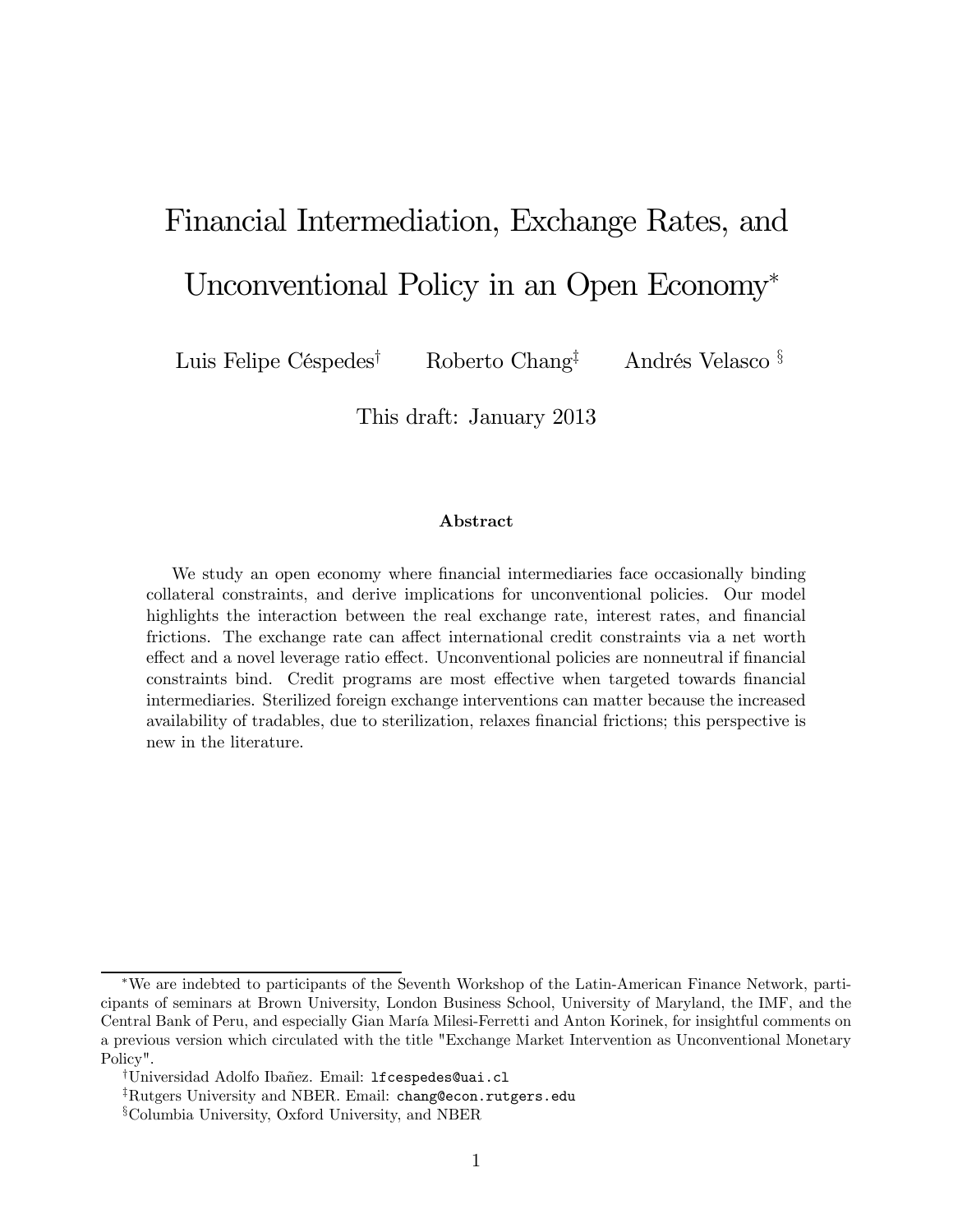# 1 Introduction

In recent years, and especially in response to the global financial crisis, fiscal and monetary authorities around the world have been willing to deploy a broad range of new instruments. This has been true even for central banks that had previously adopted inflation targeting. Indeed, central banks have engaged in all kinds of "unconventional" policies, including the creation and expansion of liquidity and credit facilities, the manipulation of reserve requirements, and intervention in the foreign exchange market.<sup>1</sup>

These developments contrast with the textbook inflation targeting regime, in which a central bank sets a single policy interest rate to hit an inflation target. But, while there is consensus in that unconventional policies were somewhat successful in preventing a deeper crisis, it is fair to say that they (and their apparent success) remain poorly understood. As a consequence, it is unclear whether unconventional policies should be added to the policymakers' standard arsenal or, instead, they should be put back into an emergency toolkit, to be resorted to only in extreme crisis situations.

A satisfactory resolution of these and related issues clearly requires the development of a theory in which unconventional policies can potentially matter. This, in turn, means that the theory must embody financial frictions, since models of perfect financial markets usually imply that unconventional policies are irrelevant or superfluous.<sup>2</sup>

Accordingly, the purpose of this paper is twofold. First, it develops an open economy model in which financial intermediation can sometimes be subject to binding collateral constraints. The model is kept as simple as possible, which allows us to derive several implications analytically, yielding significant insights. Second, we use the model to study unconventional policies, including credit facilities and foreign exchange intervention.

The model is designed to highlight the interaction between the real exchange rate, interest

<sup>&</sup>lt;sup>1</sup>A recent review of relevant developments and literature in Latin America is Cespedes, Chang and Velasco (2012). Chang (2007) provides a similar discussion, but focuses on the period preceding the global crisis.

<sup>&</sup>lt;sup>2</sup>This is a consequence of Ricardian Equivalence (Barro 1974, Wallace 1981). For more recent discussion, see Eggertsson and Woodford (2003) and Cespedes, Chang and García Cicco (2011).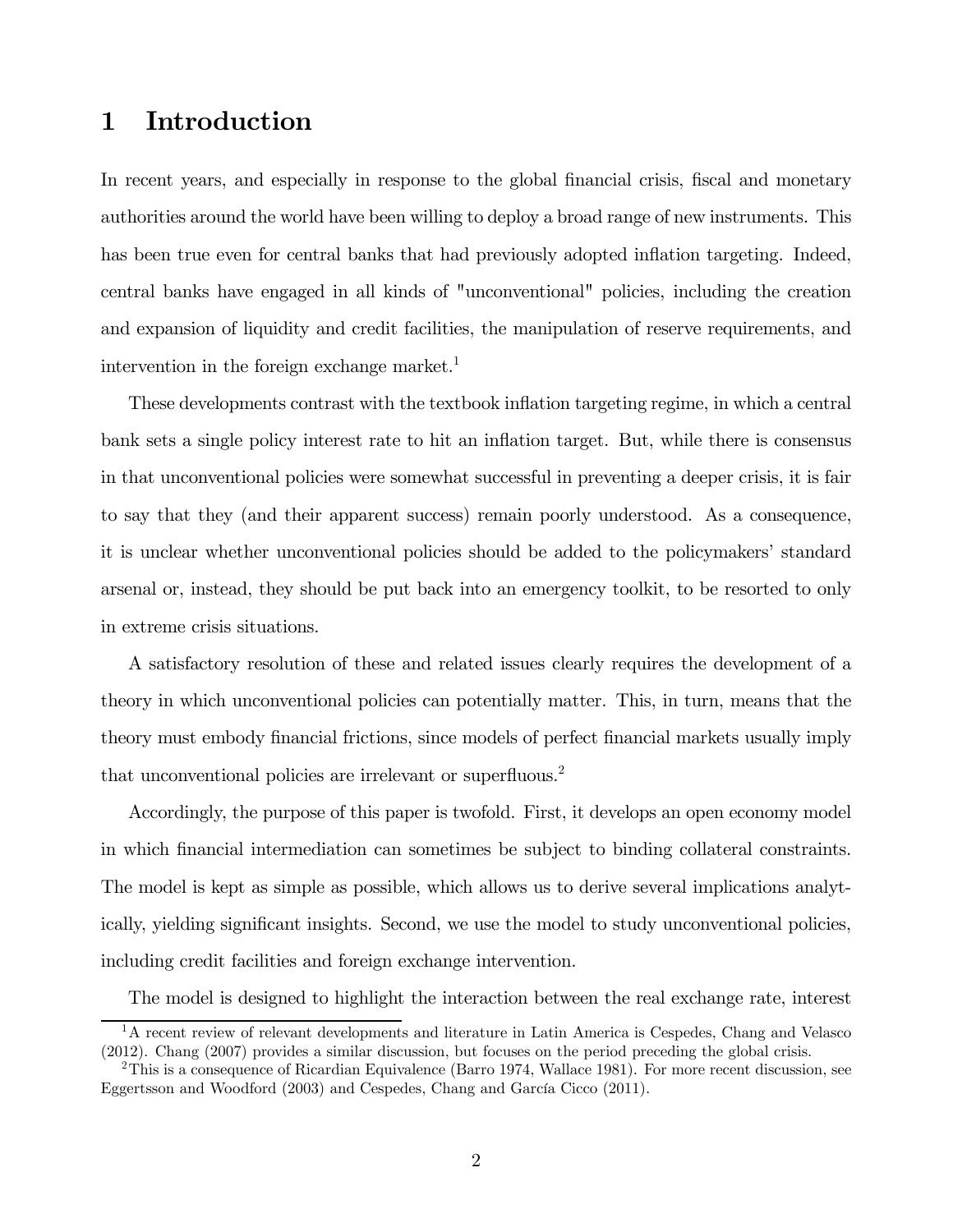rates, and financial intermediation. It assumes that firms produce capital by aggregating two goods, one tradable and the other nontradable. The real exchange rate is then defined as the relative price of the two goods.

To finance capital investment, firms borrow from domestic financial intermediaries or banks. Banks, in turn, can finance their loans out of their own net worth or by borrowing from the world market. A simple moral hazard problem is assumed which means that, as in other models, there is an international collateral constraint: the amount that local bankers can borrow abroad is limited by a multiple of their net worth, the latter expressed in tradables.

In this context, a real exchange depreciation, by reducing the tradables value of the nontradables portion of banks' net worth, has a detrimental effect on the credit limit. But there is also an equilibrium effect: a real depreciation can increase lending interest rates and, as a consequence, increase the banks' maximum leverage ratio. This is intuitive, as higher lending rates improve the franchise value of domestic banks. The net worth impact of the real exchange rate on loan supply has been noted before in the literature, but the effect on leverage is novel. Taken together, the two opposite effects mean that loan supply can have a positive or negative relation with the real exchange rate.

The demand for domestic bank loans depends on firms' investment and, hence, on the real exchange rate and the interest rate on loans. These two variables must also ensure equilibrium in the market for nontradables. The economy's overall equilibrium is then characterized by two schedules giving the supply of and demand for bank loans as functions of the real exchange rate.

We show that, depending on parameters and initial conditions, including the distribution of net worth, the collateral constraint may or may not bind in equilibrium. If it does not, the lending interest rate equal the world rate, which leads to an efficient outcome in which investment increases to the point at which the marginal return to capital equals the world interest rate. If the collateral constraint binds, however, the domestic lending rate is higher than the world interest rate and the real exchange rate is more depreciated than in the absence of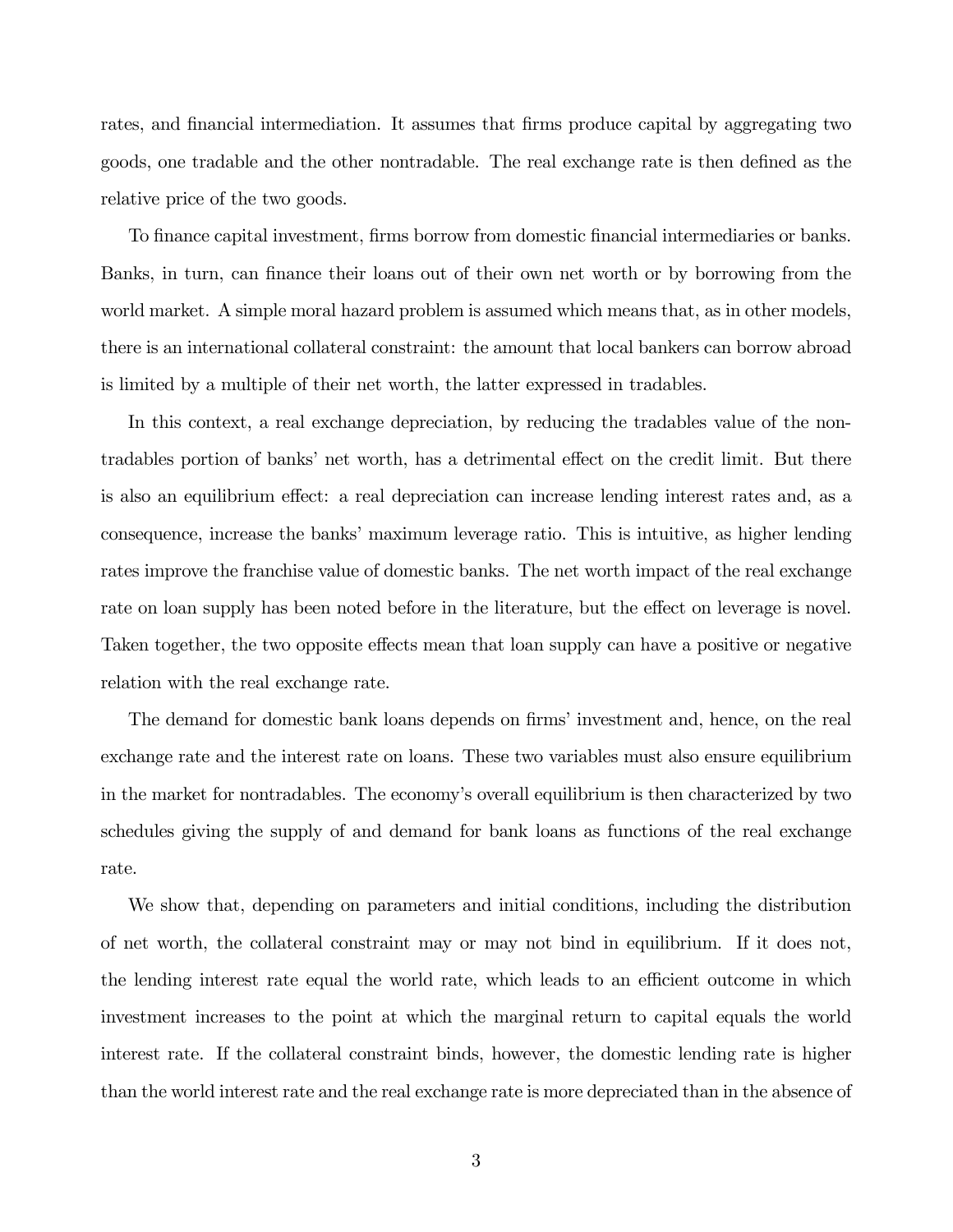financial frictions, resulting in an inefficiently low level of financial intermediation, investment, and welfare. In such a situation, the economy is more vulnerable to exogenous shocks, which are amplified by the endogenous response of interest rate spreads and the exchange rate.

In this context, we discuss several policies with "unconventional" flavor. One is a redistribution of initial wealth from firms or households to banks, which can be interpreted as a bank recapitalization program financed with taxes. We show that the policy is inconsequential if the collateral constraint does not bind in equilibrium. But if the constraint binds, the policy can lower domestic lending rates, strengthen the real exchange rate, and boost lending, investment, and welfare. That a wealth redistribution can be beneficial in models with financial frictions is known at least since Bernanke and Gertler (1989), but our results go beyond that observation in at least two ways. First, the redistribution policy helps if and only if financial constraints are binding. This suggests the more general point that unconventional policies can be effective if and only if and when financial frictions bite.<sup>3</sup>

Second, we show that redistributing domestically owned nontradables towards banks can improve efficiency, which may be surprising since the collateral constraint is a limit only on borrowing tradables. This result obtains because in a financially constrained equilibrium domestic banks lever their net worth severalfold, so that taking away one unit of wealth (in tradables or nontradables) from firms to give it to banks increases the firm's loan demand by one unit but increases the banks' loan supply by more than one unit.

To discuss government credit facilities and exchange rate interventions, we assume that the government can borrow an exogenous amount of tradables at the world interest rate. This can be interpreted in various ways — for instance, as a credit line granted by an international institution, or as previously accumulated foreign exchange reserves. Then we ask how those government resources can be used most efficiently.

The government can lend its tradables to the corporate sector or to financial institutions. Such government credit programs are irrelevant, again, if financial constraints do not bind in

<sup>3</sup>This is consistent with the often heard claim, by central bankers, that in a financial crisis unconventional policies can be justified as "the traditional monetary transmission mechanisms can break down".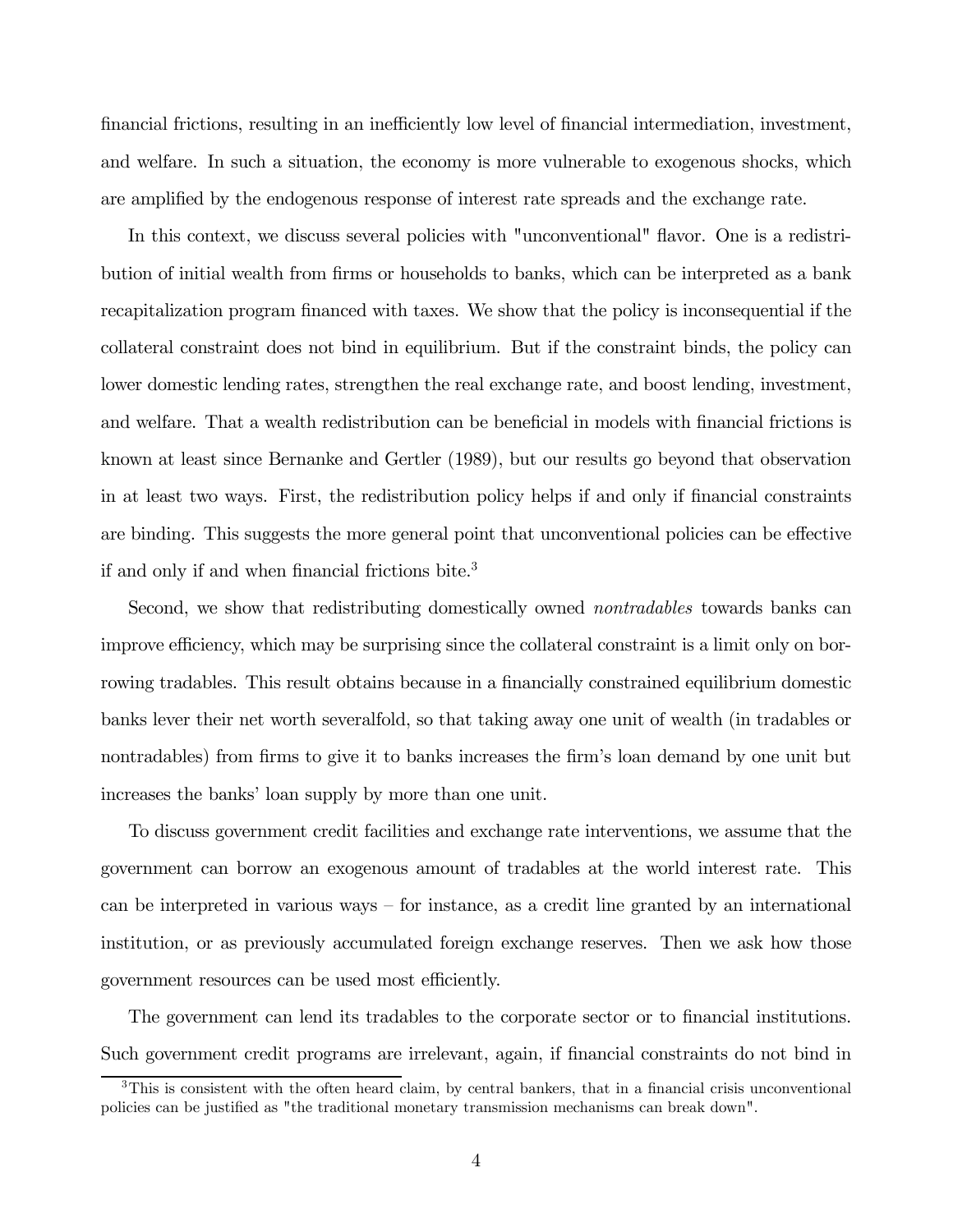equilibrium. If they do, government credit programs are beneficial, and in that case — we also show — they are more effective if targeted towards the banks. The reason once more is that banks can lever up the government credit to raise its international credit limit, with the result of a larger increase in the supply and quantity of loans than if the government credit had been granted to firms.

Another policy alternative is a *sterilized* foreign exchange operation, in which the government uses its available tradables (which we can think of as foreign reserves) to purchase nontradables, offsetting this operation with a purchase of government debt or with a credit to firms or banks. We show that such an operation is equivalent to the government lending the tradables directly. While the result may seem nearly trivial, it is quite significant: here the effects of sterilized interventions are explained not by the impact of the intervention on asset prices but, rather, by the impact of the sterilizing credit on financial constraints. In this sense, the model offers a completely new perspective on the impact of sterilized foreign exchange intervention.4

A final issue that we focus on is the possibility of multiple equilibria. We show that an efficient equilibrium can coexist with a financially constrained one if the elasticity of the lending rate with respect to the exchange rate (which depends on the economy's fundamental parameters) is sufficiently low. In such a case, a "threat" to intervene in the foreign exchange market to prevent exchange rate depreciation can prevent self fulfilling pessimism and switches from good to bad equilibria. This result is of interest since it can potentially rationalize recent episodes of reserves accumulation in emerging economies: the government must be ready to intervene if market expectations were to turn adverse, even if intervention need not happen in equilibrium.

This paper is related to several strands in the literature. In emphasizing the links between financial frictions, relative prices, leverage, and aggregate outcomes, it follows Bernanke and Gertler (1989), Kiyotaki and Moore (1997), and many others since. Recognizing that exchange rates can add a significant open economy component to those links follows Krugman (2000)

<sup>4</sup>Our results can also potentially help understanding why empirical evidence on the effects of sterilized intervention is very mixed.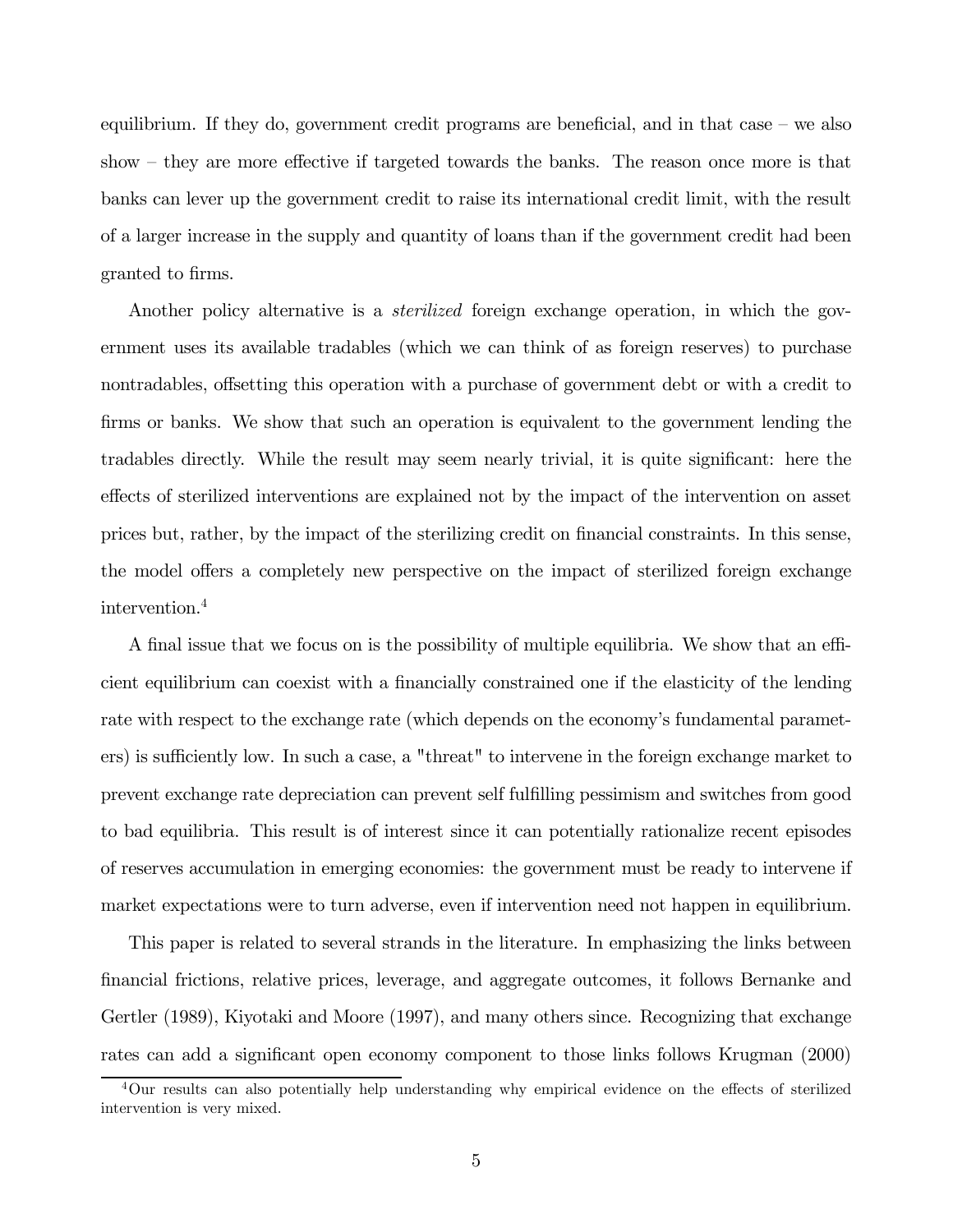and Cespedes, Chang, and Velasco (2004).

Our focus on unconventional policies is shared with several recent contributions, including Curdía and Woodford (2009) and Gertler and Karadi (2011), that assume frictions in the financial intermediation process and investigate the role of government policy in alleviating them. In that vein, our paper is closest to Christiano and Ikeda (2012), which compares the implications of several simple financial frictions models for the impact of unconventional policies, including some that we also study. Our model, however, is richer than the ones in Christiano-Ikeda in several ways, especially in featuring a crucial interaction between exchange rates and interest rates and a significant interplay of these two variables with leverage and the valuation of net worth. As a consequence, for those policies that are analyzed in both Christiano and Ikeda (2011) and our paper, we obtain richer and more nuanced policy inferences. In addition, our model goes further in allowing for the analysis of foreign exchange intervention and in showing that multiple equilibria, with the attendant policy consequences, can occur in our model.

Finally, our paper is reminiscent of models of the interaction between international and domestic collateral constraints, exchange rates, and liquidity, particularly Caballero and Krishnamurthy (2003) and Holmstrom and Tirole (2011, chapter 6). While the theoretical approaches have a lot in common, the details and concerns are quite different. A main focus of those papers is the determination and management of international liquidity, an issue about which our paper has little to say. On the other hand, our paper's framework goes beyond theirs in allowing for levered financial intermediation and its subtle interplay with exchange rates and interest rates. This, in turn, yields an analysis of recent unconventional policies that has no counterpart in Caballero-Krishnamurthy or Holmstrom-Tirole.

The paper is organized as follows. Section 2 lays out the model, focusing on a simple version (with Cobb Douglas production of capital) for ease of exposition. We characterize equilibria in section 3. We then explore implications for unconventional policies in section 4. Section 5 discusses a more general version of the model, the possibility of multiple equilibria, and the policy implications of such multiplicity. Section 6 concludes.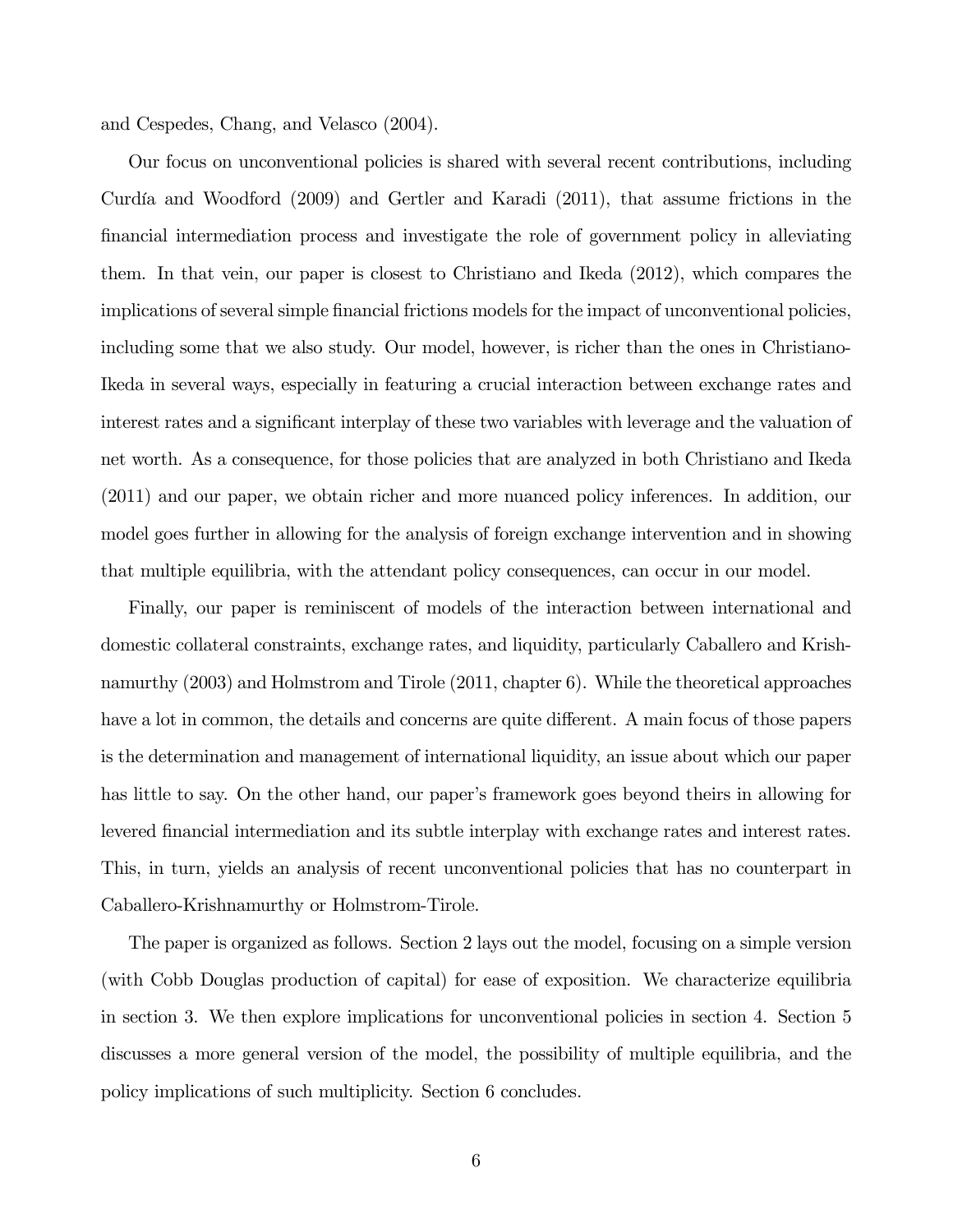## 2 The Model

We focus on a small open economy with two periods and two goods, one traded (also referred to as the foreign good) and another nontradable (or home good). The real exchange rate is the relative price of tradables in terms of nontradables.

The economy is inhabited by a representative household. It also has firms and banks that belong to the household. In the first period, tradables and nontradables can be combined to obtain capital that can be used for production in the second period. Firms buy capital, financing investment out of inherited net worth or by borrowing from a set of domestic banks. Banks, in turn, finance their loans by borrowing from the international capital market subject to a collateral constraint which depends on their own net worth. The collateral constraint reflects underlying financial frictions and can result in credit rationing, as we will see.

#### 2.1 Households

For simplicity, the household consumes only traded goods and in the second period only. Since the household owns banks and firms, its consumption in the second period equals the representative bank´s and the representative firm´s profits:

$$
C=\Pi^b+\Pi^f
$$

There is no fundamental uncertainty, so firms and banks maximize second period profits.

### 2.2 Capital Production

In the first period, capital can be obtained by combining tradables and nontradables through a conventional aggregator function. For the time being, we assume that the aggregator is Cobb Douglas:

$$
K = \kappa I_H^{\gamma} I_F^{1-\gamma} \tag{1}
$$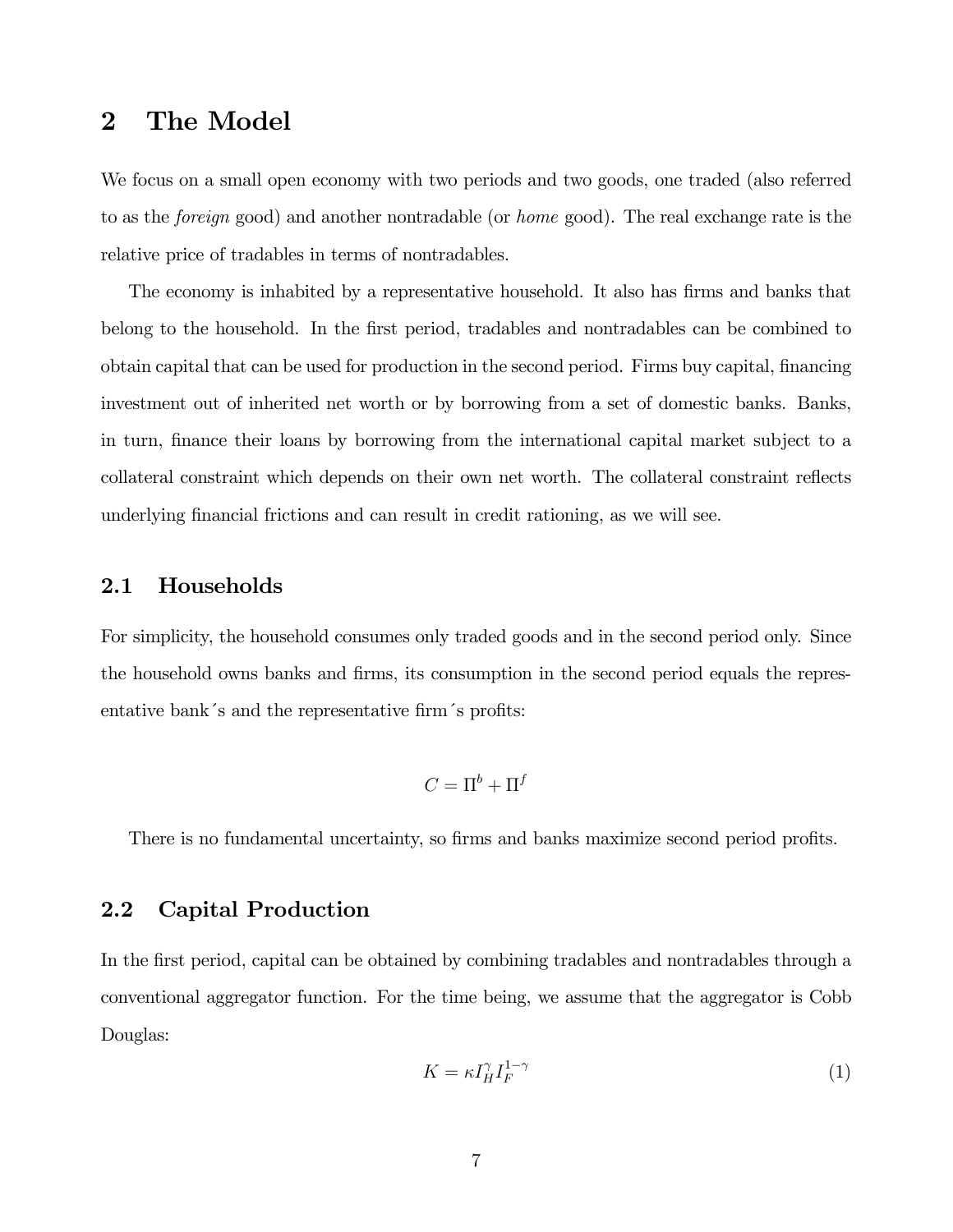where  $I_H$  and  $I_F$  respectively denote inputs of nontradables and tradables,  $\gamma$  is a constant in the unit interval, and  $\kappa = 1/\gamma^{\gamma}(1-\gamma)^{1-\gamma}$ . It follows that the price of capital in terms of the home good,  $Q$ , is given by

$$
Q = S^{1-\gamma} \tag{2}
$$

where  $S$  is the price of tradables in terms of nontradables, which we will refer to as the real exchange rate.

It also follows that, if  $K$  is the aggregate demand for capital, the optimal input of nontradables must be

$$
I_H = \gamma Q K = \gamma S^{1-\gamma} K \tag{3}
$$

For simplicity, we will mostly assume that nontradables have no other role, so the preceding expression gives the aggregate demand for nontradables.

#### 2.3 Firms

The representative firm can purchase capital in the first period in order to produce  $Y$  tradables in the second period according to

$$
Y = AK^\alpha
$$

where A and  $\alpha$  are positive constants, with  $\alpha \leq 1$ .

In the first period, the firm has some inherited endowment of tradables  $(T_f)$  and nontradables  $(N_f)$ . In addition, it can borrow from banks. Without loss of generality, assume that bank loans are denominated in tradables. Hence the firm's budget constraint in the first period, expressed in tradables, is

$$
\frac{QK}{S} = L + T_f + \frac{N_f}{S} \tag{4}
$$

where  $L$  is the amount borrowed by the firm. In turn, second period profits are

$$
\Pi^f = Y - RL
$$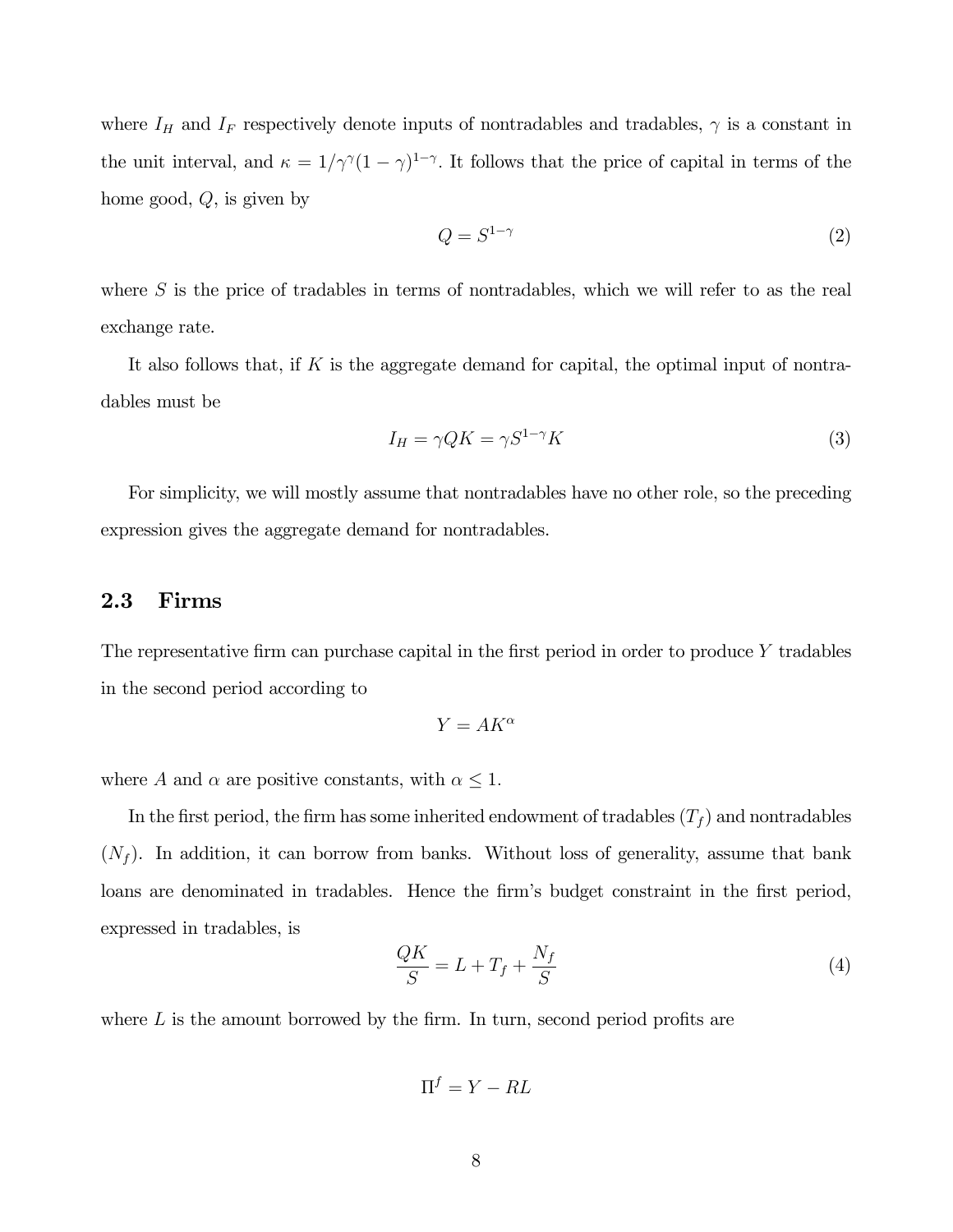where  $R$  is the interest rate on bank loans.

The firm's demand for capital is then given by

$$
\alpha A K^{\alpha - 1} = RQ/S \tag{5}
$$

$$
= RS^{-\gamma} \tag{6}
$$

the last equality following from 2. This expression emphasizes that the firm's demand for capital depends on the real exchange rate and the cost of borrowing.

Note that the firm's demand for capital is independent of its endowments, although the latter determine the amount borrowed from banks. Also, note that we allow  $T_f$  or  $N_f$  to be negative, in whose case they represent inherited corporate debt.

#### 2.4 Banks

As mentioned, firms borrow from domestic banks, which in turn can borrow from the world capital market subject to a collateral constraint. The assumption that firms cannot borrow directly from the world market can be rationalized as an extreme version of Holmstrom and Tirole (1997) and others.

Letting  $D$  denote the amount that the bank borrows from the world market in the first period, the quantity of loans that the bank can extend to firms is

$$
L = D + T_b + \frac{N_b}{S}
$$

where  $T_b$  and  $N_b$  denote the bank's endowment of tradables and nontradables.

We denote the interest rate on foreign loans by  $R^*$ , so that the bank's profits are

$$
\Pi^b = RL - R^*D
$$

The bank maximizes profits subject to its first period budget constraint and to a collateral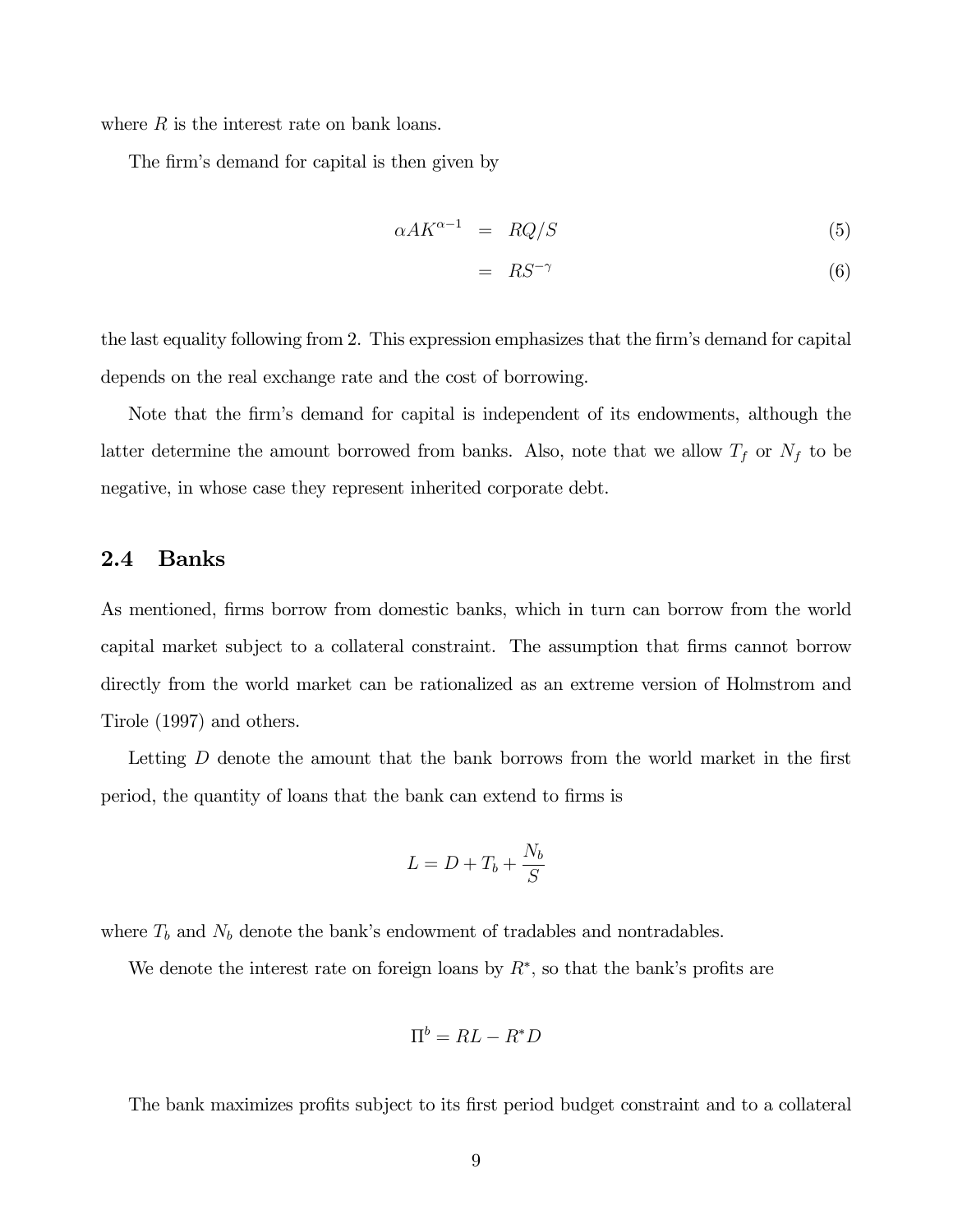constraint:

$$
RL - R^*D \ge \theta RL
$$

where  $\theta$  is a parameter,  $0 < \theta < 1$ .

The collateral constraint can be rationalized in several ways. For example, we can follow Gertler and Kiyotaki (2010) and assume that, in period 2, bankers can default on the foreign debt and abscond with a fraction  $\theta$  of the payments made to the bank by firms. Then the collateral constraint is necessary to prevent absconding.

The collateral constraint may or may not bind in equilibrium. If it does not,  $R$  must equal  $R^*$ , and amount of loans is determined by demand. The incentive constraint then reduces to  $L - D \geq \theta L$  or, using the budget constraint,

$$
L \le \frac{1}{\theta} \left[ T_b + \frac{N_b}{S} \right] \tag{7}
$$

On the other hand, if the collateral constraint binds, combining it with the budget constraint gives the bank's supply of loans:

$$
L = \frac{R^*}{R^* - (1 - \theta)R} \left[ T_b + \frac{N_b}{S} \right] = \frac{1}{1 - \phi(1 - \theta)} \left[ T_b + \frac{N_b}{S} \right]
$$
(8)

where we have defined  $\phi = R/R^*$  as the (gross) spread.

Remarkably, loan supply is a multiple of the bank's *net worth*  $T_b + N_b/S$ , which we assume to be positive. The multiplying factor is the *leverage ratio*  $1/[1-\phi(1-\theta)]$ , which must be greater than one and finite in equilibrium; the latter requires  $\phi < 1/(1 - \theta)$ . The interpretation is the same as in Kiyotaki and Moore (1997) and other models with collateral constraints:  $(1-\theta)R$  is the portion of its loan portfolio that the bank can pledge to foreign investors; the bank has to finance the difference between this value and the cost of capital,  $R^*$ , out of its own resources. In other words,  $R^* - (1 - \theta)R$  is a measure of the bank's "down payment" for the credit it obtains. The equation tells us that the bank leverages its capital as much as possible to finance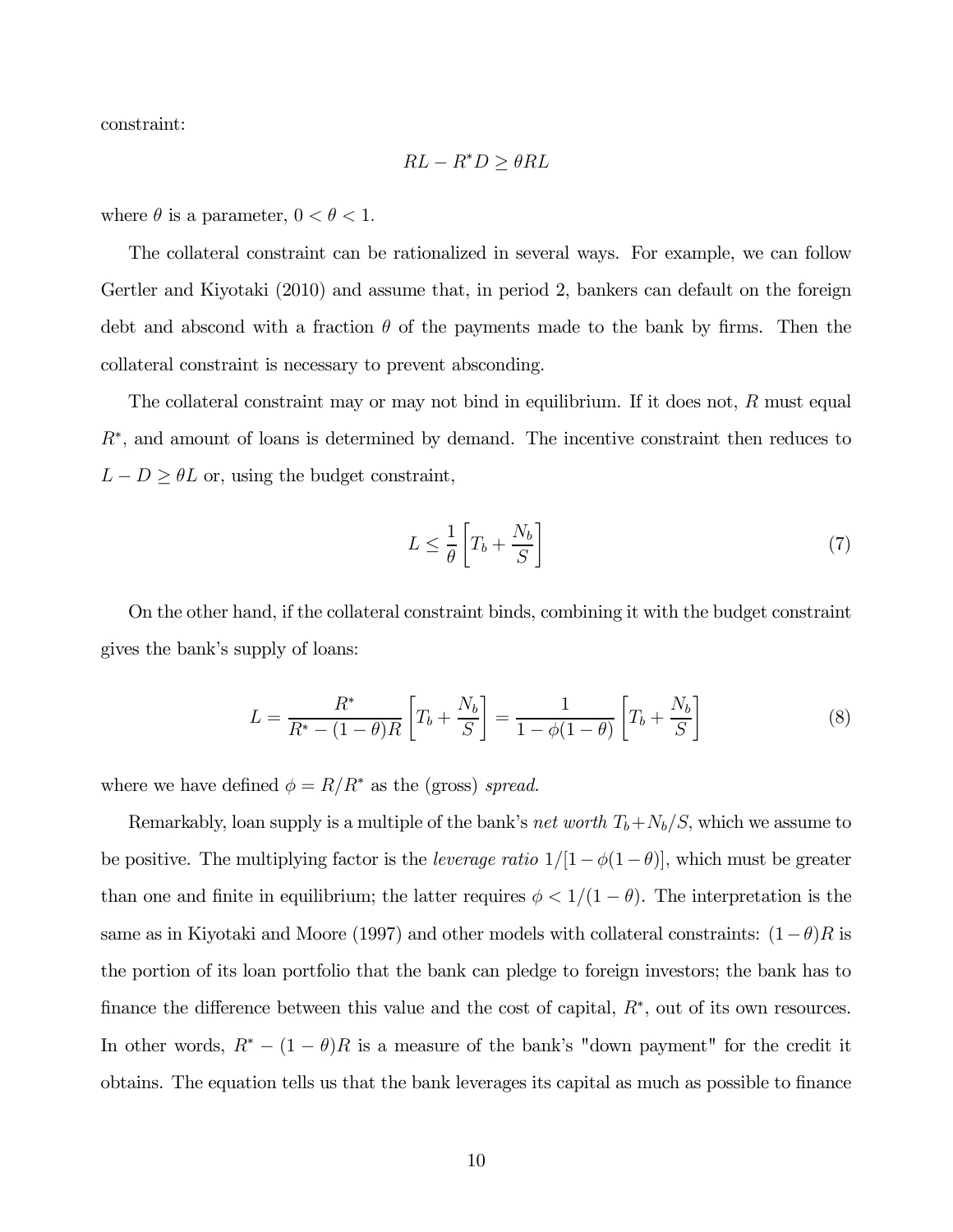loans.

As in many recent models, relative prices can affect the supply of loans through their impact on the bank's net worth: here, if  $N_b$  is positive, a real depreciation (an increase in S) reduces the value of the bank's endowment of nontradables and hence net worth in terms of tradables. A more novel aspect of our specification is that relative prices, here the loan rate  $R$ , can in addition affect the leverage ratio: an increase in  $R$ , or equivalently in the spread  $S$ , increases the pledgeable value of the bank's loans and, hence, the leverage ratio.

## 3 Equilibrium

This section shows that equilibrium can be characterized in a relatively simple but insightful way. Market clearing for nontradables yield an intuitive link between the real exchange rate and the demand for capital. This and optimal investment conditions then give a relation between the real exchange rate and the interest rate. Finally, the firm's budget constraint gives the corporate demand for loans as a function of the real exchange rate or, equivalently, of the interest rate spread. Equilibrium is then given by the demand and supply of loans, the latter given by the analysis in the last section.

The demand for nontradables is given by 3. Supply is equal to the aggregate endowment of nontradables,  $N_f + N_b \equiv N$ . Hence,

$$
S^{1-\gamma} = N/\gamma K \tag{9}
$$

This links the real exchange rate to the demand for capital: an increase in the latter implies an increase in the demand for nontradables and hence, given that the supply is fixed, an increase in their relative price (a fall in  $S$ , or a real appreciation).

Now, recall that 6 gives the firm's demand for capital as a function of the real exchange rate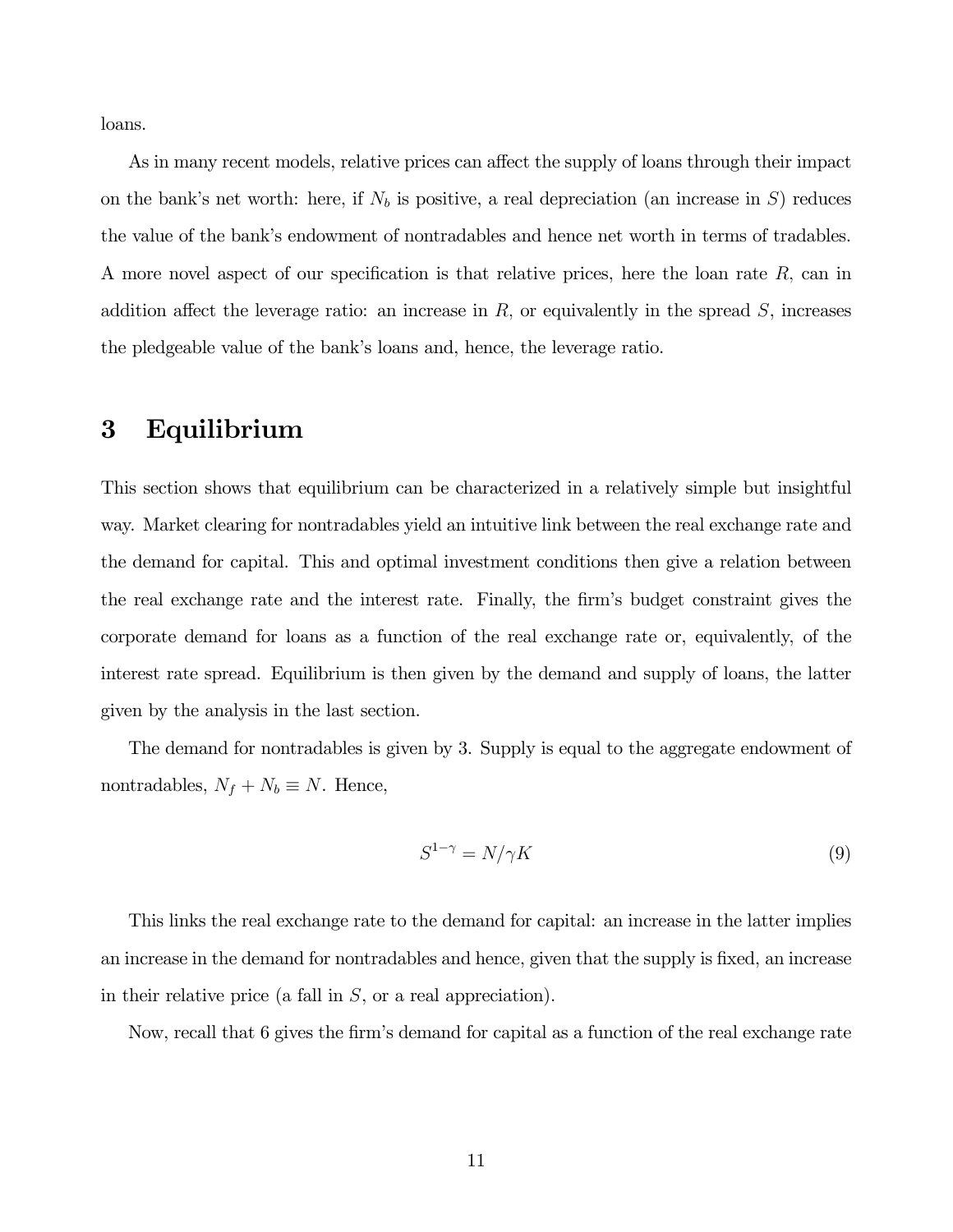and of the interest rate  $R$ . Combining it with the preceding equation we obtain

$$
R = S^{\gamma + (1 - \alpha)(1 - \gamma)} \alpha A \left(\frac{\gamma}{N}\right)^{1 - \alpha}
$$

This is a key link between interest rates and the real exchange rate. An increase in the interest rate  $R$  reduces the firm's demand for capital, and hence demand for nontradables, leading to a real depreciation.

It is useful to define a particular value of  $S$ , say  $S_0$ , by

$$
R^* = S_0^{\gamma + (1-\alpha)(1-\gamma)} \alpha A \left(\frac{\gamma}{N}\right)^{1-\alpha}
$$

That is,  $S_0$  is the value of the real exchange rate in the absence of financial frictions (i.e. if  $R = R^*$ ). The previous two expressions then yield a much simpler one:

$$
\phi = \frac{R}{R^*} = \left(\frac{S}{S_0}\right)^{\gamma + (1-\alpha)(1-\gamma)}\tag{10}
$$

We are now ready to characterize equilibrium in the market for loans. Demand for loans is given by 4:

$$
Ld = \frac{QK}{S} - (T_f + \frac{N_f}{S})
$$
  
=  $S^{-\gamma} \frac{N}{\gamma S^{1-\gamma}} - (T_f + \frac{N_f}{S})$ , that is,  

$$
Ld = \frac{N}{\gamma S} - (T_f + \frac{N_f}{S})
$$
 (11)

where we have used 2 and 9 for the second equality. The first term in the last expression,  $N/\gamma S$ , is the tradables value of investment. Under our maintained assumptions, this value must fall if S increases. The second term is the tradables value of the firm's endowment. If  $N_f > 0$ , this falls with an increase in  $S$ , so the impact of a real depreciation on loan demand can be ambiguous. However, the first term dominates is, in particular,  $N_b > 0$ , i.e. if the bank has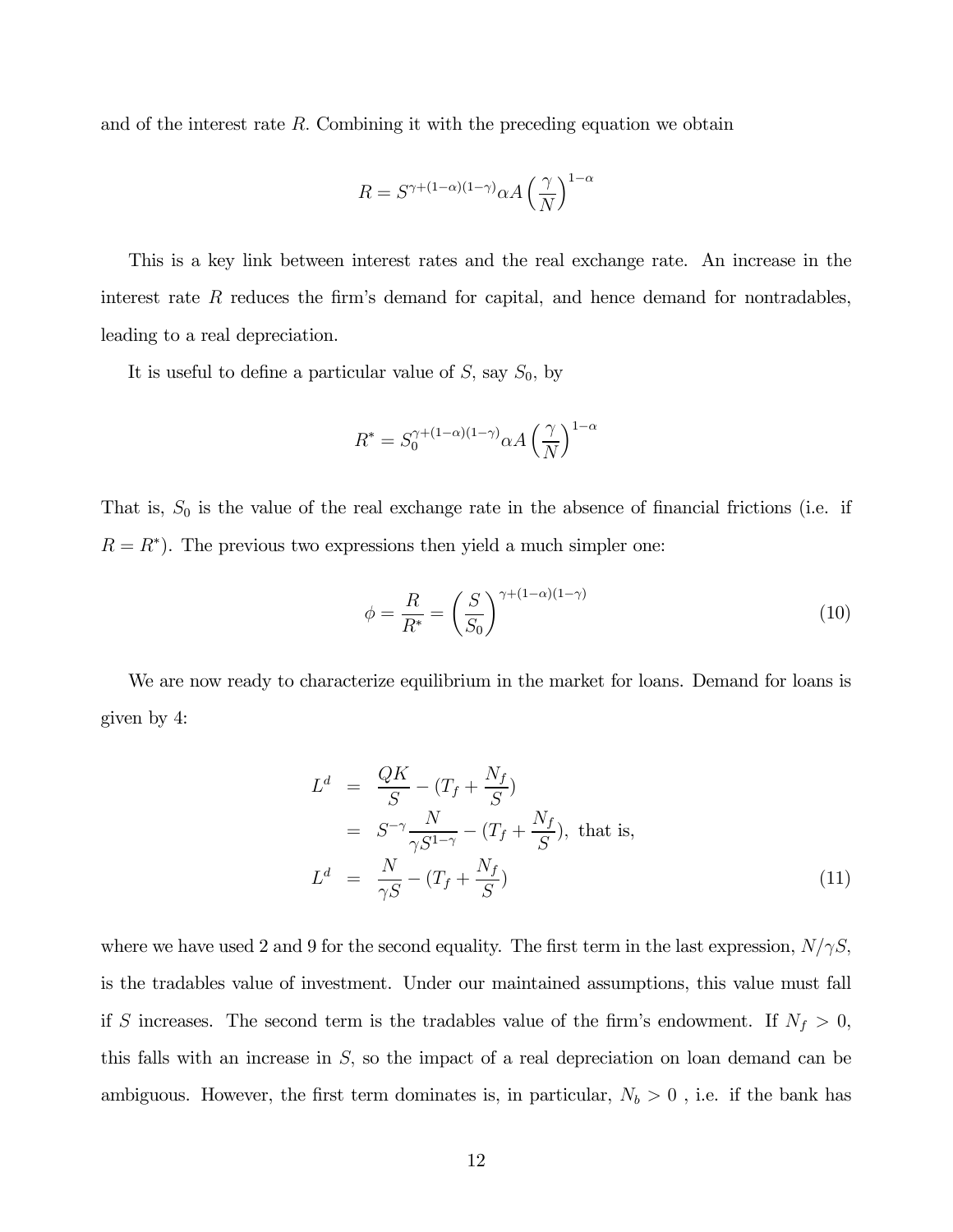a positive endowment of nontradables. Focusing on this case for now, 11 gives the demand for loans as a decreasing function of the real exchange rate.

The supply of loans is given by 7-8 of the previous section, rewritten here for convenience:

$$
L^{s} \in [0, \frac{1}{\theta}(T_b + \frac{N_b}{S_0})] \text{ if } S = S_0
$$
  
= 
$$
\frac{1}{1 - \phi(1 - \theta)} \left[ T_b + \frac{N_b}{S} \right] \text{ if } S > S_0
$$
 (12)

with  $\phi$  given by 10. In words, if  $S = S_0$ ,  $\phi = 1$ , and banks are content with lending up to a multiple  $1/\theta$  of their net worth, the latter valued at the exchange rate  $S_0$ . If  $S > S_0$  the spread  $\phi$  is greater than one and the banks are financially constrained. Then they lend a multiple of their net worth, the leverage ratio being determined by  $\phi$  and therefore, via 10, by the real exchange rate.<sup>5</sup>

In the region  $S > S_0$  banks are credit constrained. A real depreciation then changes loan supply via two *opposite* channels. If  $N_b$  is positive, a depreciation reduces the tradables value of the typical bank's net worth and, hence, pushes loan supply down. But a depreciation also increases the spread  $\phi$  via 10 and, hence, it increases the leverage ratio. Hence, when banks are constrained, a real depreciation has ambiguous effects on loan supply. The elasticity of  $L^s$ with respect to  $S$  is, in fact, not too hard to obtain:

$$
\frac{S}{L^s} \frac{\partial L^s}{\partial S} = -\left[ \frac{N_b/S}{T_b + N_b/S} \right] + \frac{\phi(1-\theta)}{1 - \phi(1-\theta)} \left[ \gamma + (1-\alpha)(1-\gamma) \right]
$$

The two terms in the RHS correspond, respectively, to the net worth effect and the leverage effect, and have obvious interpretations. The net worth effect is large, in particular, when the bank's nontradables endowment is large as a fraction of its total endowment. The leverage effect is large if the spread,  $\phi$ , is large or if the financial frictions parameter  $\theta$  is small.

For concreteness, for now we will focus on the case in which the leverage effect dominates

<sup>&</sup>lt;sup>5</sup>Note that the necessary condition  $\phi < 1/(1 - \theta)$  together with 10 impose a corresponding upper bound on the set of  $S$  consistent with equilibrium.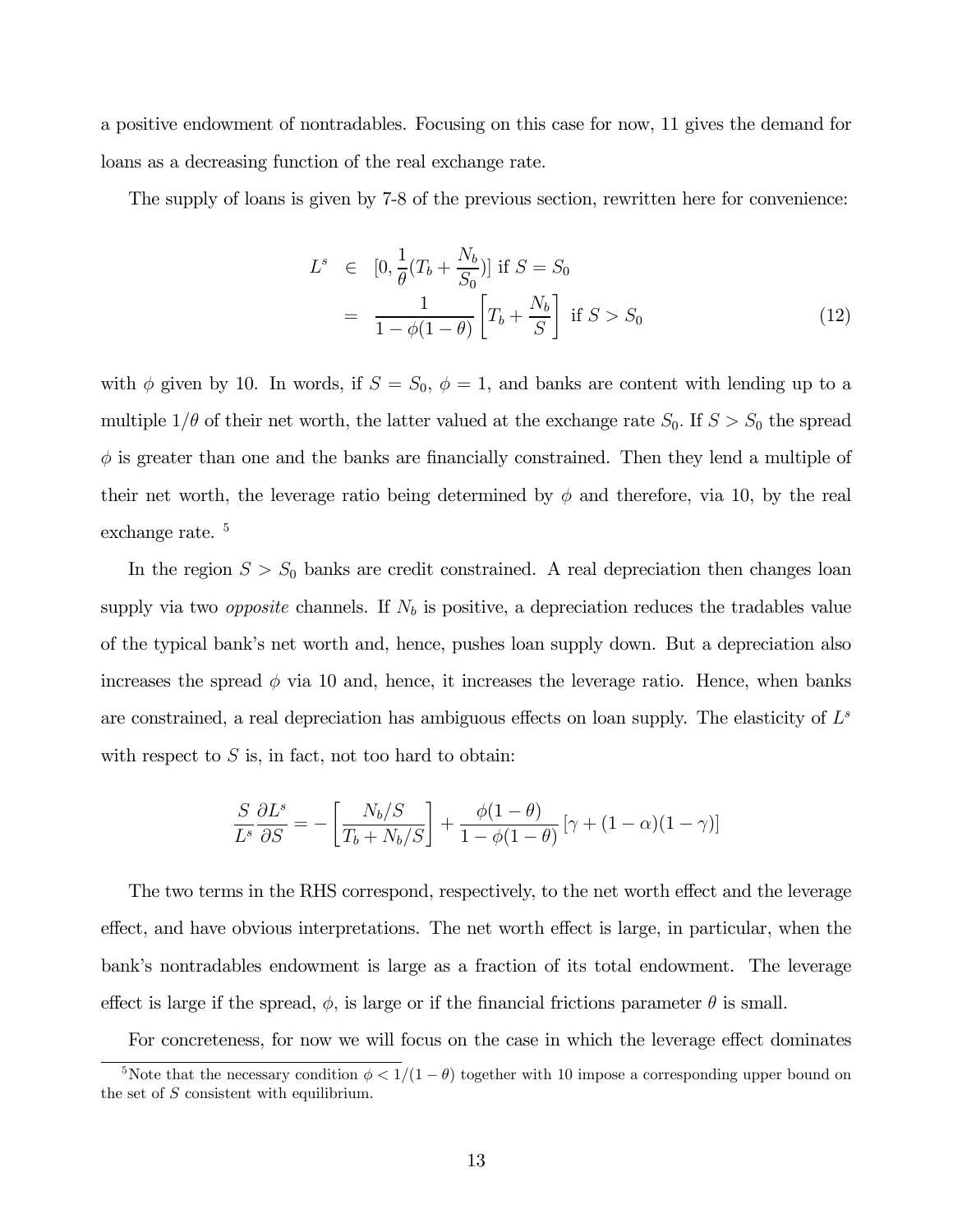the net worth effect, and so the supply of loans increases with  $S$  in the constrained region. But we will see later that it is not too hard to find conditions under which  $L^s$  falls with  $S$  in that region.

Figure 1 depicts the supply of loans for the baseline case.<sup>6</sup> The quantity of loans is measured along the horizontal axis; the point  $L_0$  is given by  $\frac{1}{\theta}(T_b + \frac{N_b}{S_0})$ . The real exchange rate is measured against the vertical axis.

In Figure 2, a downward sloping demand for loans is added. The figure assumes that the demand curve cuts the supply schedule at a loan amount,  $L<sup>e</sup>$  in the figure, less than  $L<sub>0</sub>$ . Then the equilibrium exchange rate is  $S^e = S_0$ , and the economy is financially unconstrained. In this case, of course,  $R = R^*$  and  $\phi = 1$ .

Alternatively, Figure 3 depicts a case in which the demand curve cuts the supply schedule at a loan amount  $L^e$  that exceeds  $L_0$ . The equilibrium real exchange rate is then given by  $S^e > S_0$ . The interest spread  $\phi$  is then given by 10 and must be greater than one; equivalently,  $R > R^*$ . In this situation the economy is financially constrained, in the sense that the collateral constraint must bind.

The comparative statics of this model are now easy to trace. Consider, in particular, a fall in  $\theta$ , representing less stringent collateral requirements. This moves the point  $L_0$  to the right, and, by via the leverage ratio, it also increases the slope of the loan supply curve if  $S > S^0$ . The result is depicted in Figure 4. If the economy was initially constrained, a fall in  $\theta$  results in a real exchange rate appreciation and higher intermediation. It also implies a fall in  $R$  and  $\phi$ . In this sense, financial frictions can result in excessively weak exchange rates.

More generally, this stripped down model sheds light on the subtle interactions between international borrowing constraints, interest rates, and the exchange rate. If the collateral constraint binds in equilibrium the domestic lending interest rate is above the world rate. Domestic banks would like then to borrow more tradables but cannot: tradables are too scarce (relative to a situation with no financial frictions). In turn, since tradables are combined with

<sup>6</sup>Figures are collected at the end of the paper.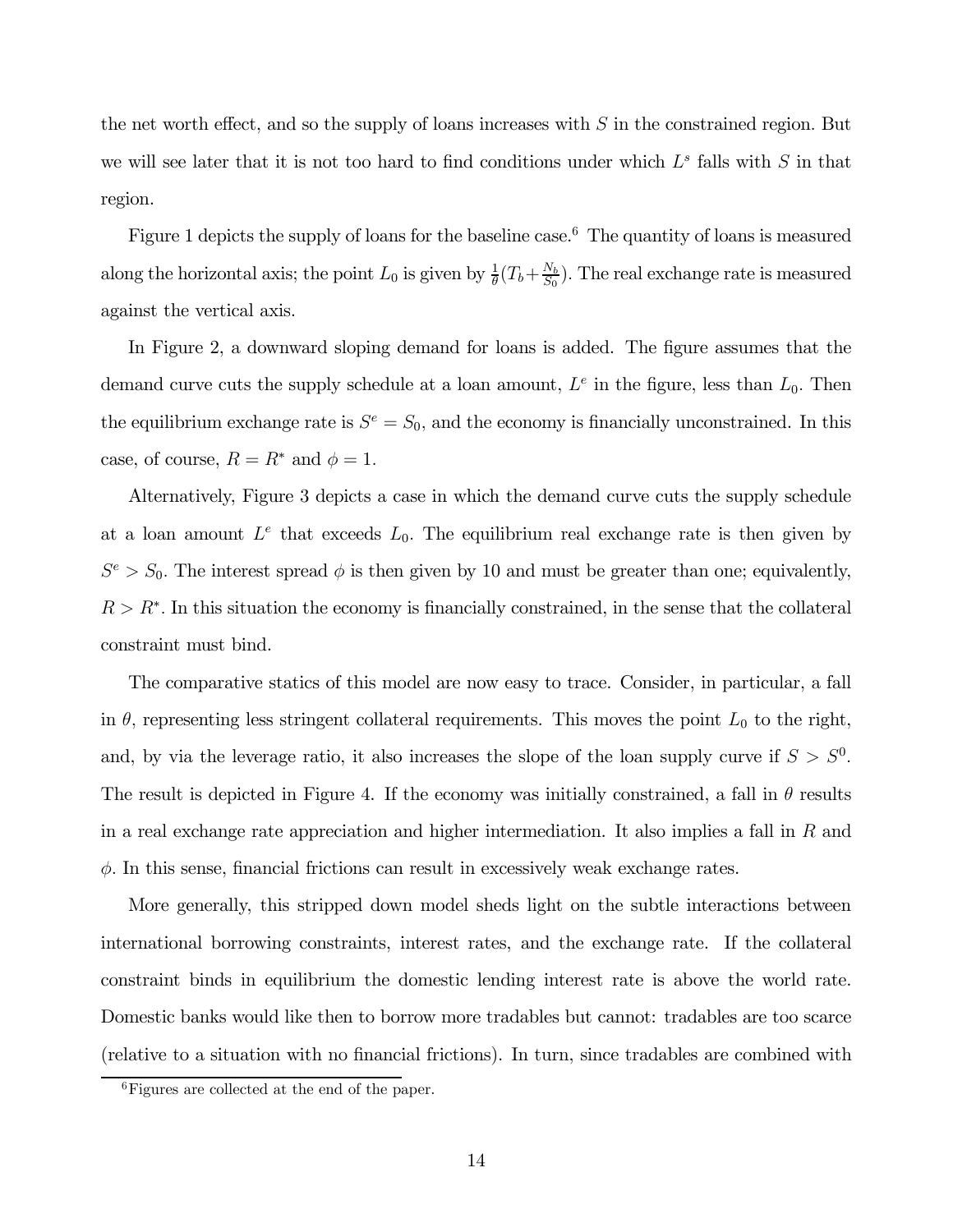nontradables for capital production, the scarcity of tradables reduces the marginal product of nontradables, and hence their price, below efficient levels. And the inefficiently weak real exchange rate can lower the net worth of the banks, tightening the borrowing constraint even further.

The feedback loop between asset prices and borrowing constraints is present in many related papers, following Kiyotaki and Moore (1997). The relevant price in our model is not, however, the value of stocks, as in much of the literature, but the real exchange rate. And changes in the real exchange rate matter not only through their effect on the net worth of banks but also through the leverage ratio. This has been studied less often.<sup>7</sup>

Because the tightness of the borrowing constraint depends on relative prices, policy induced changes in the domestic economy can have implications for international capital flows. We turn now to this issue.

## 4 Some Policy Implications

#### 4.1 Redistribution and Banks' Net Worth

If the collateral constraint is binding in equilibrium, a policy induced redistribution of initial resources can improve matters. Gains are possible because domestic banks can only post their own net worth as collateral for borrowing internationally, but the banks' net worth is smaller than the resources that the economy as a whole has access to.

Suppose, in particular, that the government taxes away some of the firms' nontradables endowment and gives the proceeds to the banks. This can be regarded as a bank recapitalization policy financed with a corporate tax. In our notation, this entails a reduction in  $N_f$  matched by an increase in  $N_b$ , keeping N fixed.

Our expressions for loan demand and supply, 11 and 12, imply that the impact of the policy must be as depicted in Figure 5. Both loan demand and supply move horizontally to

<sup>7</sup>A recent notable exception is Benigno, Chen, Otrok, Rebucci and Young (2011).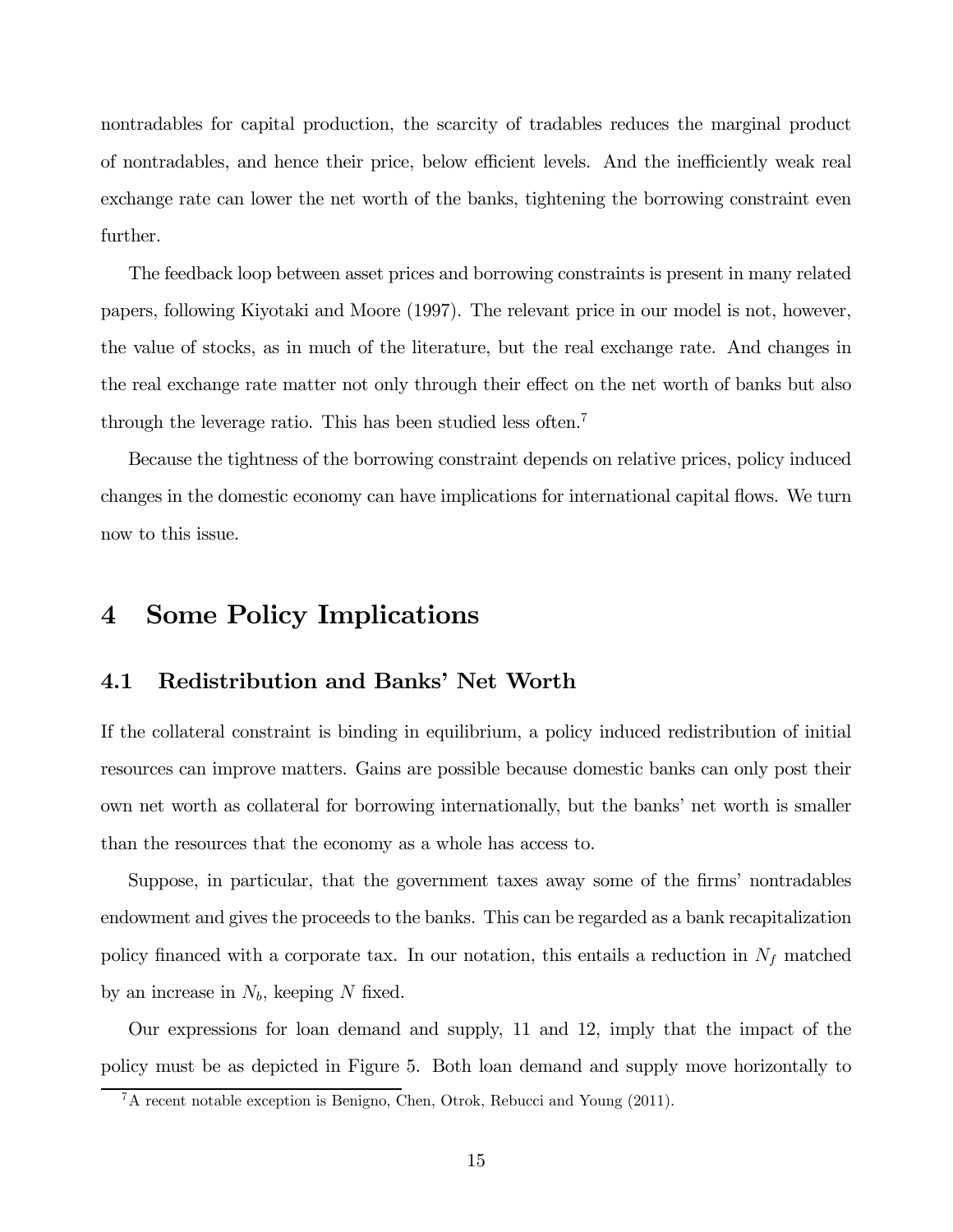the right, but the supply schedule moves farther. In fact, 11 and 12 reveal that the horizontal displacement of the supply schedule is equal to the displacement of the demand curve multiplied by the leverage ratio, and hence greater than one.

The intuition is simple. At any fixed value of S, and hence of  $\phi$  and R (because of 10), a one unit reduction in  $N_f$  has no effect on the firm's demand for capital, and hence it induces the firm to increase its borrowing by  $1/S$  tradables. In contrast, a one unit increase in  $N_b$  increases the bank's net worth by  $1/S$  but bank loans increase by  $1/S$  times the leverage ratio.

In Figure 5, the equilibrium moves from  $E^{old}$  to  $E^{new}$ , with increased financial intermediation and a stronger exchange rate (lower S). Concomitantly, the spread  $\phi$  and the lending interest rate  $R$  fall. Domestic consumption and welfare improve.

Clearly, a sufficiently large redistribution can potentially bring about an equilibrium in which the collateral constraint does not bind. Whether this is possible or not depends on the different parameters of the model, particularly the relative size of the nontradables endowment and their initial distribution.

That wealth redistribution can be welfare improving in the presence of financial frictions has long been known (see e.g. Bernanke and Gertler 1989). What may be more surprising in this context is that redistributing nontraded endowments can be useful even though the economy faces an *international* collateral constraint, which involves only traded goods. The reason, of course, is that transferring nontraded goods to the bank increases its net worth, which can be levered up to result in a net increase in financial intermediation.

#### 4.2 Government Credit Programs

The recent use of *unconventional* monetary policies has motivated much recent research. One example of such policies are central bank lending facilities to the private sector. To examine this issue, let us assume that the government has the opportunity of borrow a given amount  $F$  of tradables in the world market at the world interest rate  $R^*$ . We do not ask how the government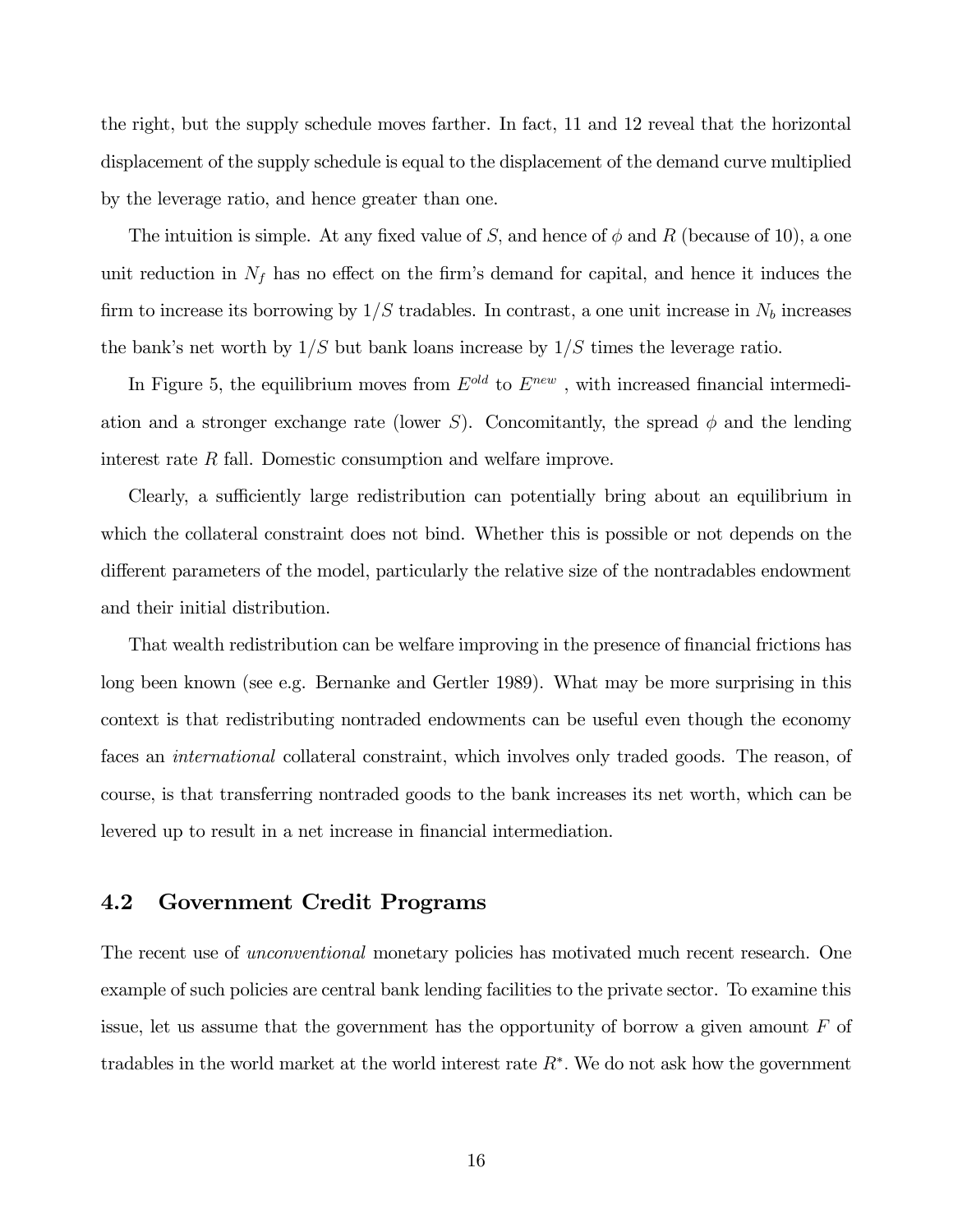acquires such opportunity, although it is not hard to think of explanations. <sup>8</sup> Instead we focus on how the government can best use its credit.

Clearly, the credit line  $F$  is irrelevant if the collateral constraint does not bind in equilibrium, so we focus on the interesting case in which it does. Consider, first, the possibility that the government borrows  $F$  in the first period to lend that amount to firms at the market interest rate  $R$ . In the second period, the government collects  $RF$  in debt repayments, cancels its foreign debt, and transfers any difference  $(R - R^*)F$  to the household as a lump sum subsidy.

The reader can easily check that this policy leaves the private demand and supply of loans, 11 and 12, unaffected. The only change is that the equilibrium in the market for loans is given not by  $L^d = L^s$  but by  $L^d = L^s + F$ . For a graphical interpretation, the *total* supply of loans can be added to Figures 1 to 3 and is simply given by the schedule  $L^s$  displaced horizontally by the amount  $F$ . As mentioned, the policy does not affect equilibrium outcomes if the collateral constraint did not initially bind (except that it does reduce the amount of private intermediation by  $F$ ).

If the constraint was initially binding, the policy results in increased total intermediation, a stronger real exchange rate, and a lower interest spread. Note that, on the other hand, private intermediation must fall, since the exchange rate appreciates and  $R$  and  $\phi$  fall. In this sense there is some crowding out, even in the case in which the equilibrium is initially inefficient. Figure 6 depicts this case.

If F is large enough, the resulting equilibrium involves no inefficiency, with  $R = R^*$ . In fact, it is instructive to compute the smallest  $F$  that does the trick, which we denote by  $F^{DL}$  (the  $DL$  for "direct lending"):

$$
F^{DL} = \frac{N}{\gamma S_0} - \left(T_f + \frac{N_f}{S_0}\right) - \frac{1}{\theta}(T_b + \frac{N_b}{S_0})
$$

This follows easily from 11, 12, and the market clearing condition  $L^d = L^s + F$ . The intuition

<sup>8</sup>For example, one can assume that the government can borrow in the world market subject to a collateral constraint that is less stringent to the one applying to banks. Alternatively,  $F$  can be thought of as a credit line available from international financial institutions.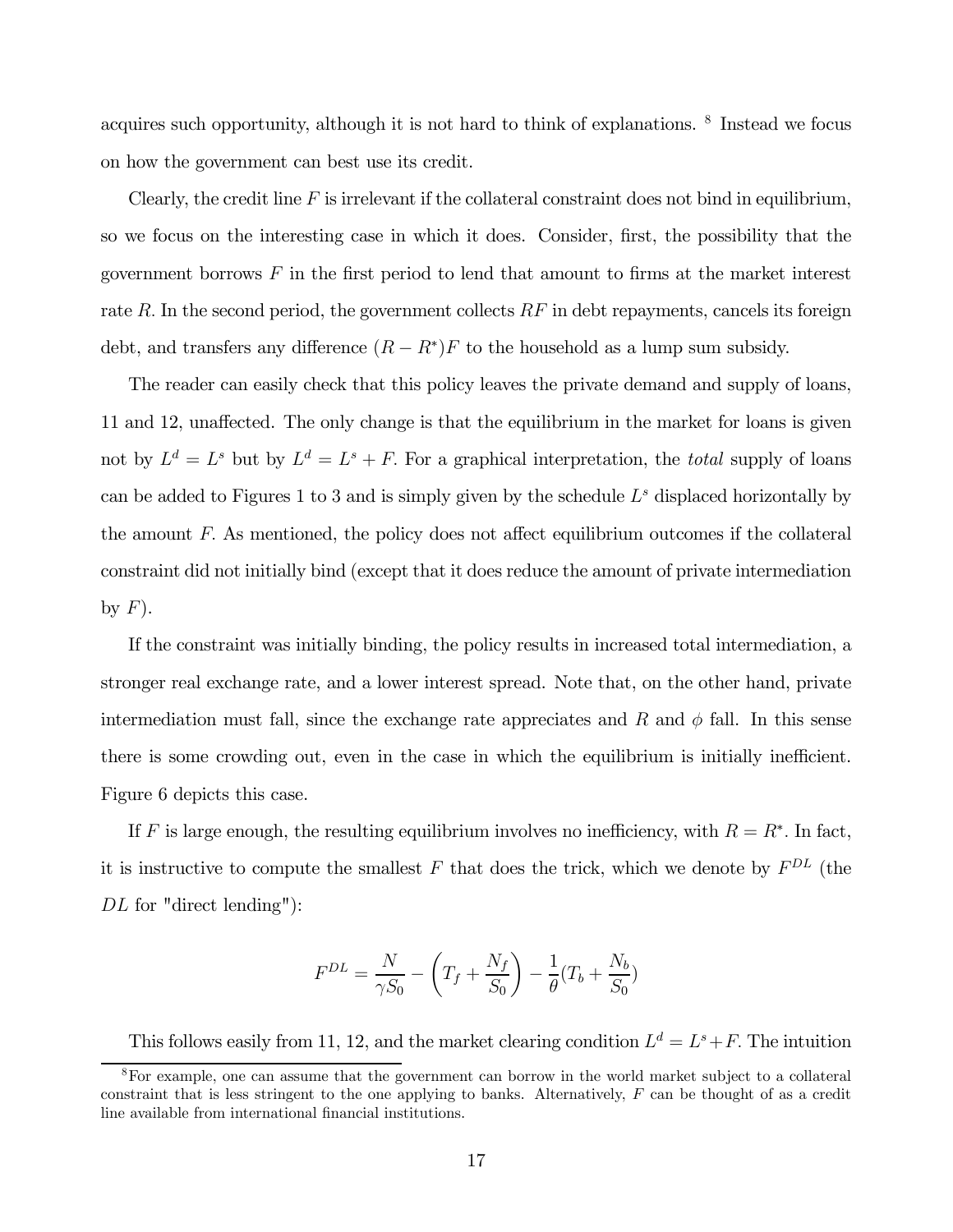is simple. If there were no financial frictions, firms would borrow the difference between their demand for capital and the value of their net worth: these are the first two terms in the RHS. But at the frictionless exchange rate domestic banks can at most raise the multiple  $1/\theta$  of the value of their net worth. To bring about the frictionless outcome, the government credit must at least cover the shortfall.

Alternatively, suppose that the government borrows  $F$  and lends that amount to the banks at cost, that is, at the world interest rate  $R^*$ . Crucially, we assume that the government can enforce repayment of its loan perfectly.

Analyzing this policy is just a little more involved. Bank profits are now

$$
\Pi^b = RL - R^*(D + F)
$$

where, as before,  $D$  denotes the amount borrowed by the bank from international lenders, and  $L$  the amount the bank lends domestically. The first period budget constraint of the bank becomes:

$$
L = D + F + \left(T_b + \frac{N_b}{S}\right)
$$

Finally, the collateral constraint is now

$$
RL - R^*(D + F) \ge \theta RL - R^*F
$$

Combining the last two expressions, we obtain:

$$
L \le \frac{1}{1 - \phi(1 - \theta)} [(T_b + \frac{N_b}{S}) + F]
$$

This tells us that the bank's loan supply increases by  $F$  times the leverage ratio. This is depicted in Figure 7: because the leverage ratio is greater than one, the horizontal displacement of the bank's loan supply curve is greater than  $F$ . As a consequence, financial intermediation is greater and the exchange rate stronger than when the government lends  $F$  directly to the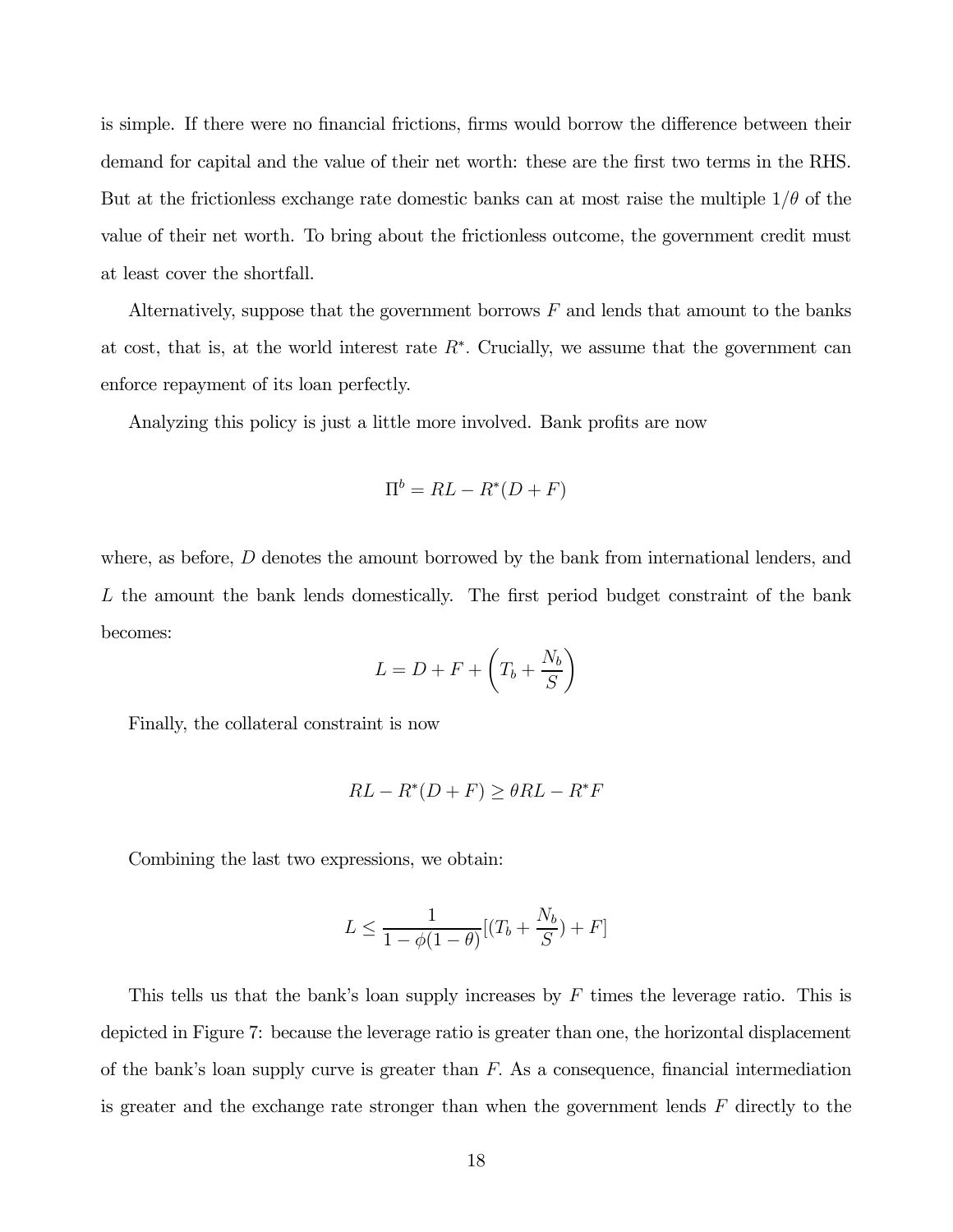firms.

For a slightly different perspective, compute the minimum  $F$  that brings spreads to one:

$$
F^{LB} = \theta \left[ \frac{N}{\gamma S_0} - \left( T_f + \frac{N_f}{S_0} \right) - \frac{1}{\theta} (T_b + \frac{N_b}{S_0}) \right]
$$
  
=  $\theta F^{DL}$ 

From the previous,  $F^{LB} < F^{DL}$ , which confirms that government lending to banks is more powerful than government lending to firms. The key to understand this result is to realize that a government loan to the bank not only allows the latter to lend more, but also to borrow further from the world capital market and to increase lending by even more. Effectively, the bank does not use  $F$  to expand lending directly, but rather to post it as collateral and lever it up, which allows loan supply to increase by more than  $F$ , the multiplier being the leverage ratio.

#### 4.3 Exchange Market Intervention

A different variety of unconventional policies is foreign exchange market intervention, which has come back into fashion in Latin America and elsewhere. Our model does not feature currency but it does feature an exchange rate which is determined in the market for nontradables, so we can examine a policy that looks pretty much like actual intervention policy.

To examine this, it is useful to reinterpret  $F$  not as a credit line available to the government but as a stock of international reserves. In some sense this is just a semantic issue, because the opportunity cost of holding reserves is still the world rate  $R^*$ . But regarding F as reserves enhances the correspondence of the policy to be examined with foreign exchange intervention.

Hence, in this context, a intervention operation is one in which, in the initial period, the government uses  $F$  to buy nontradables in the market, and *sterilizes* this by using the nontradables thus obtained in an offsetting operation, such as providing credit to the private sector or purchasing government securities. We look at these alternatives in turn.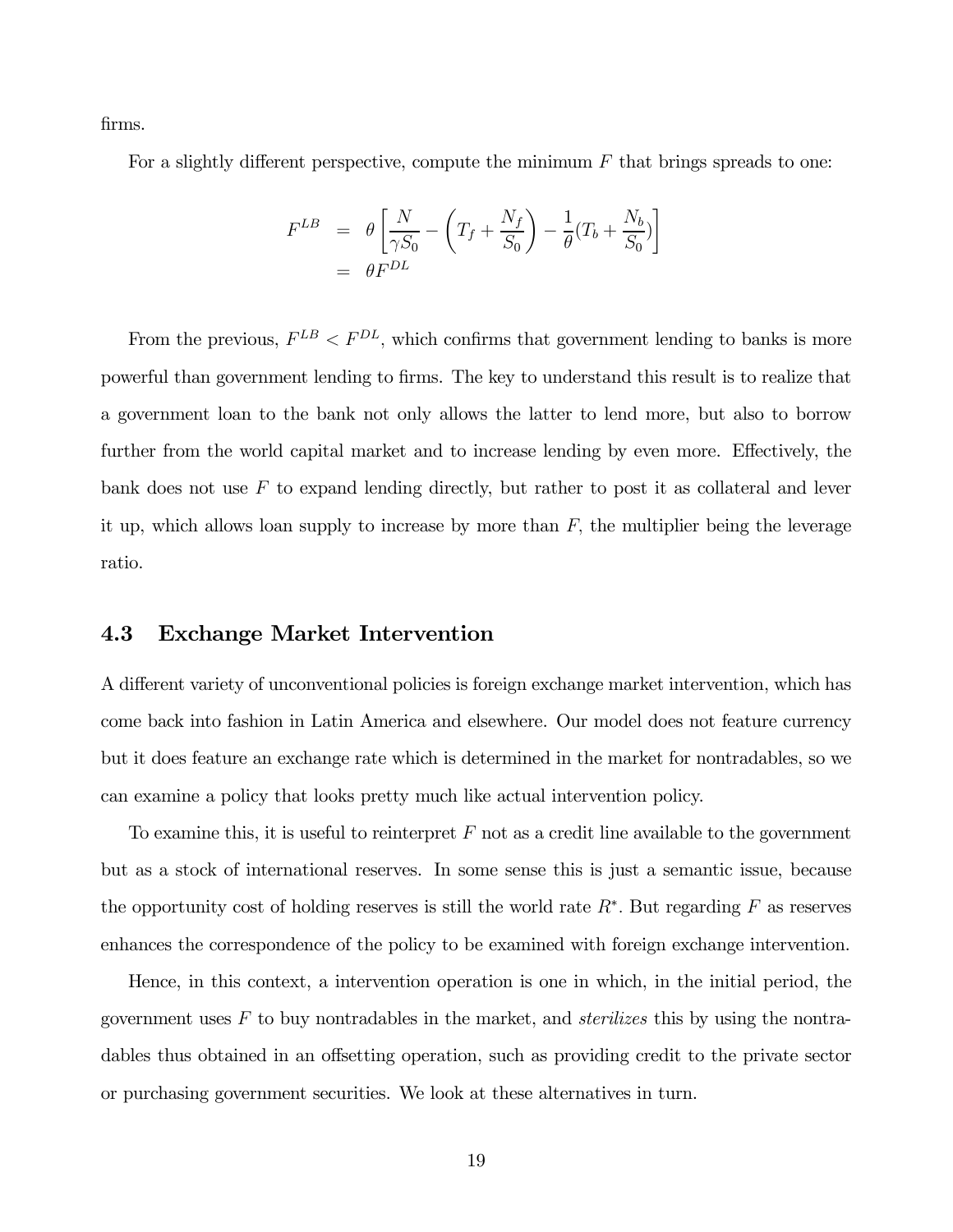Suppose, first, that the sterilizing operation is a credit to firms, and that the government charges firms  $R/S$  units of tradables in period 2 for each unit of nontradables lent to them. Then a little thought should convince the reader that the outcome must be the same as if the government had lent the  $F$  tradables directly to the firms, charging them an interest rate  $R$ . (To see this, note that after receiving the borrowed  $SF$  nontradables the firms can just sell them immediately for  $F$  tradables in the spot market. Also, the cost of borrowing for the firms is exactly the same as under direct lending.) In other words, this flavor of sterilized foreign exchange interventions is equivalent to a policy of directly lending tradables to firms.

The description just given is still somewhat awkward because, in a sterilized intervention, the government lends nontradables in the first period but collects tradables in the second period. This is necessary because we assumed that nontradables play no role in the second period. But it is also easily fixed, following e.g. Holmstrom and Tirole (2011). Specifically, modify the model so that households consume nontradables as well as tradables in the last period, and that the two goods are perfect substitutes. Also, assume that households have a sufficiently large endowment, say  $N'$ , of nontradables in the second period so that, in any equilibrium, the real exchange rate is one. Then, in the description of the previous paragraph, one can suppose that firms are asked to repay  $R/S$  units of nontradables in the last period per unit of nontradables borrowed in the first period. Then the analysis is exactly the same (with the added feature that, in the second period, firms must sell  $RF/S$  units of tradables to the household to obtain the  $RF/S$  nontradables they need to repay their debt to the government; in turn, the government sells the  $RF/S$  nontradables back to the household.)

The analysis then has two notable implications: sterilized foreign exchange intervention can affect real outcomes, alleviate financial frictions, and improve welfare; and the kind of intervention just discussed is equivalent to a direct lending policy. In the real world, of course, the equivalence can break down in favor of intervention or direct lending. For example, it may be relatively more costly for a government to lend tradables than to lend nontradables (think about government lending in foreign currency versus home currency). Then sterilized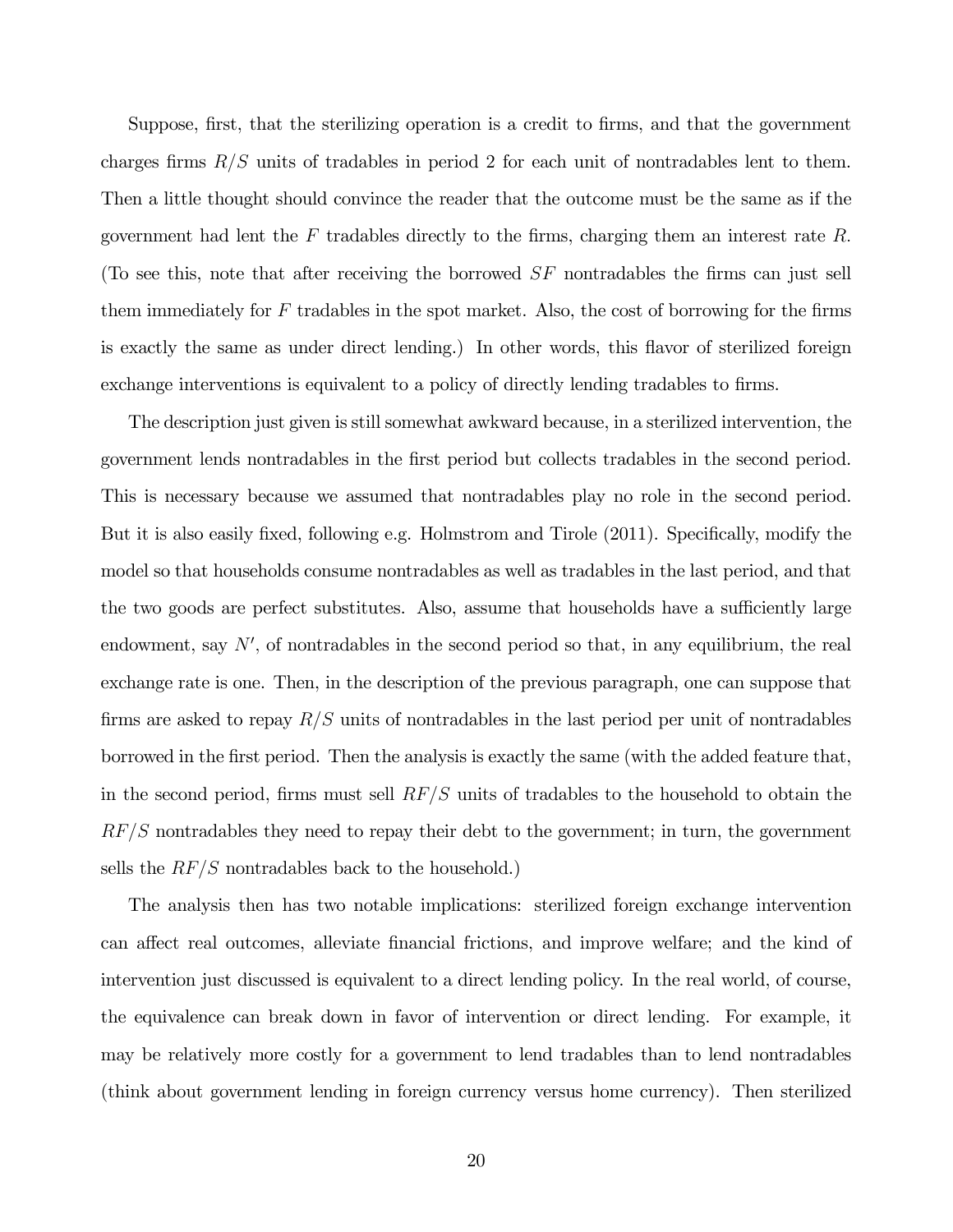intervention would have an edge.

The analysis is similar if the government sterilizes foreign exchange intervention by increasing credit to the bank rather than to firms. If the government charges the bank  $R^*/S$  (tradables or nontradables, in the extension discussed above) per unit of nontradable lent, the outcome must be the same as in the case of lending the  $F$  tradables to banks.

Finally, what if the government sterilizes a foreign exchange intervention by purchasing its own debt? To allow for this possibility, assume that the domestic bank initially holds some government securities, each unit of securities being a promise to  $R^*$  tradables in the second period. Also, assume that the bank has financed its securities holdings by borrowing the needed amount abroad at the world's interest rate  $R^*$ . Finally, assume that the holding of government securities does not affect the bank's incentive constraint; this is indeed appropriate if, for instance, in the second period the government cancels its securities after the bank repays its own foreign debt.<sup>9</sup>

The assumptions just made imply that the bank's holding of government securities has no impact on its profits nor its decision problem. Now assume that, as before, the government uses the  $F$  tradables it has in the first period to purchase nontradables, and that it uses the nontradables thus raised to retire its own securities. Then it is only a matter of accounting to verify that the outcome is exactly the same as if the sterilizing operation had been a credit to the bank.<sup>10</sup> The conclusion is that sterilizing the foreign exchange intervention via retiring government securities is equivalent to sterilizing it via a credit to banks. And, a posteriori, this kind of sterilized foreign exchange intervention is also equivalent to just giving  $F$  as a direct credit to the bank.

The conclusion is that sterilized intervention can be effective, but that the details can matter

<sup>&</sup>lt;sup>9</sup>We are not concerned here what was the origin of the government debt. We assume, however, that the service of the debt in the last period is financed with lump sum taxes on households. Otherwise we would have to discuss how changes in the amount of debt are related to distortionary taxation effects, which would needlessly cloud the discussion of sterilized intervention.

<sup>&</sup>lt;sup>10</sup>In particular, the operation leaves the bank with an amount of nontradables worth  $F$  tradables in the first period (the tradables value of the retired public debt), and reduces the bank's second period income by  $R^*F$ tradables (because of the reduction in the bank's holding of public debt). These are the same implications of a credit of F tradables or  $SF$  nontradables to the bank at (tradables) interest rate  $R^*$ .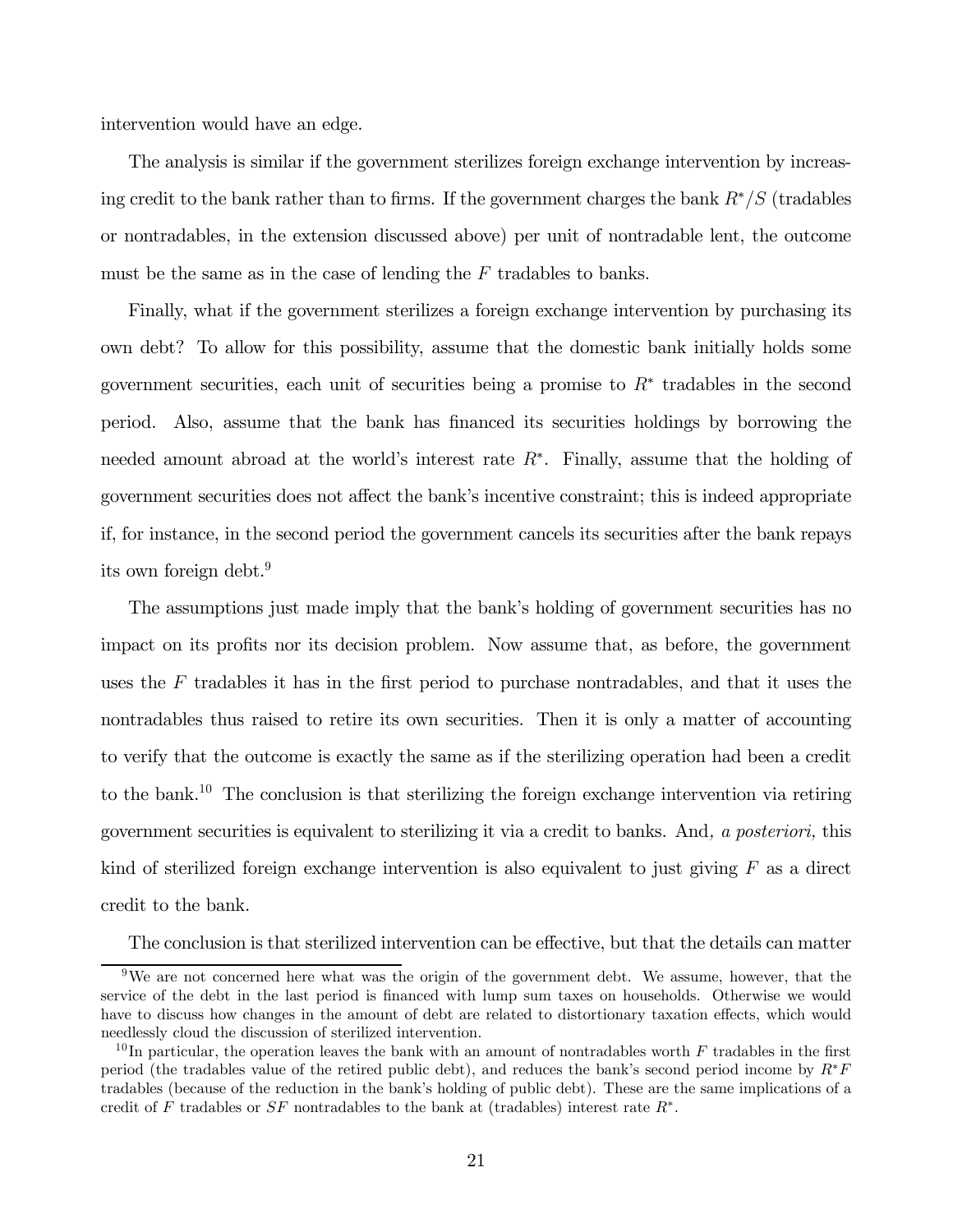a lot. Here the key detail is whether the sterilizing operation ends up allocating the  $F$  tradables to the firms or the banks. It is more powerful to give  $F$  to the banks because this allows them to lever that amount in the international capital market.

Finally, let us stress that the perspective just offered on sterilized interventions is distinctively new. The extant literature<sup>11</sup> offers two basic theories on how sterilized intervention can affect real outcomes: a portfolio balance view, which relies on the assumption that assets are imperfect substitutes in terms of risk and return, so that sterilized intervention can affect real allocations by changing the relative supply of currencies; and a signaling view, which starts by positing asymmetric information between policymakers and the public, so that sterilized intervention can matter if it conveys information about future policy. In our model assumes no uncertainty and features assets that are perfect substitutes, so there are portfolio balance effects of sterilized intervention. And intervention has no signaling value either, as the model features no asymmetric information.

## 5 Generalizations and Multiple Equilibria

For the sake of clarity and concreteness, we have imposed strong assumptions on the model. In this section we speculate on interesting issues that arise under more general assumptions.

Much of our analysis has relied on the form of the loan supply function 12, and in particular on the fact that loan supply increases with the real exchange rate  $S$  if collateral constraints bind, that is, if  $S > S_0$ . Recall that this reflects the relative strength of two opposing effects, one on net worth and another on the leverage ratio: a real depreciation reduces net worth (assuming  $N_b > 0$ ) but increases the leverage ratio to the extent that the spread  $\phi$  increases. In our basic formulation, the leverage effect dominates the net worth effect, so that  $L^s$  increases with  $S$ . But we see that, for this to be the case, the elasticity of the spread to  $S$  (given by 10) must be large enough. Since the link between  $\phi$  and S reflects optimal production and

 $11$ See e.g. Obstfeld and Rogoff (1996, especially pages 593-595). For a more recent discussion with emphasis on recent developments, see Disyatat and Galati (2007).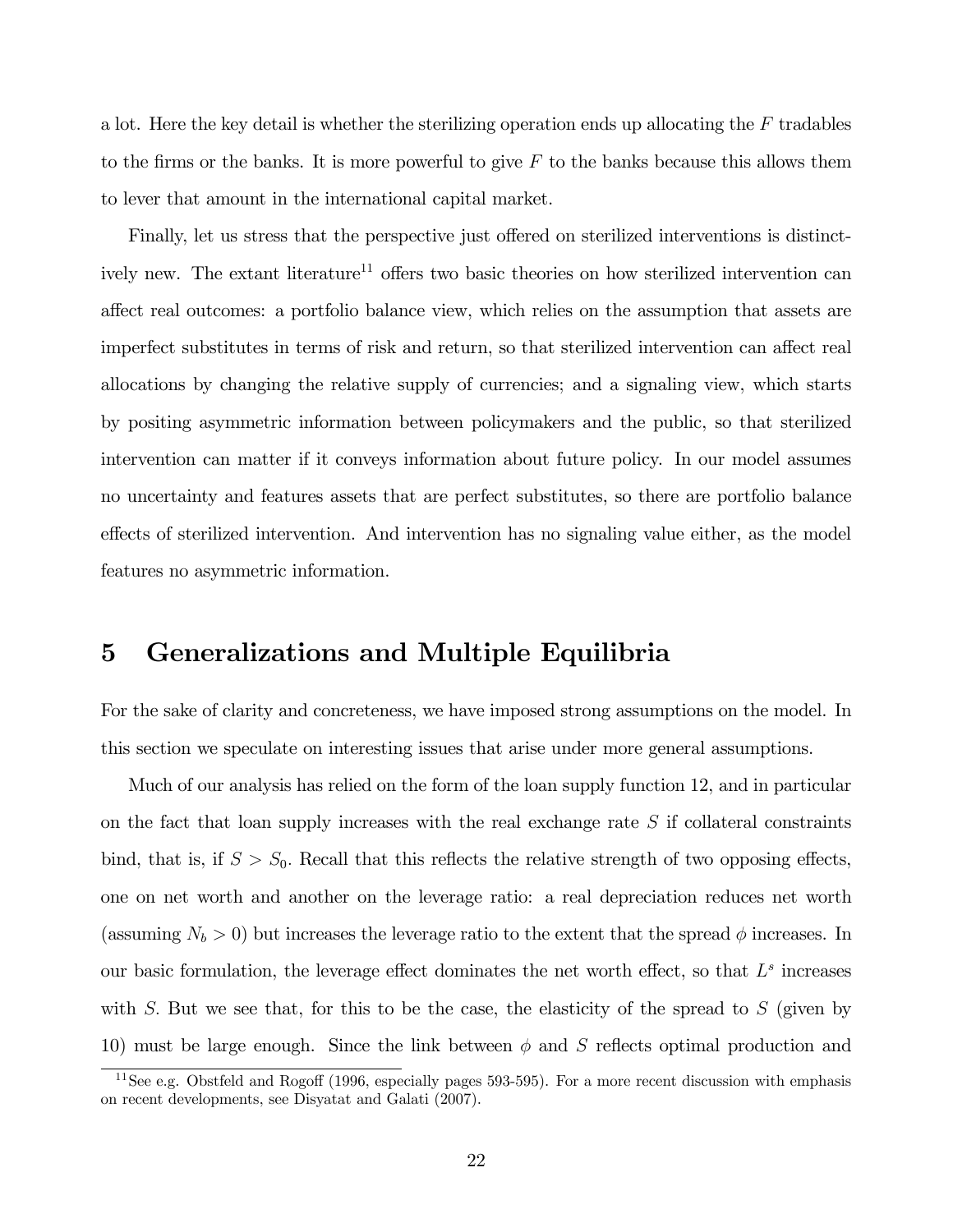investment decisions, changes in fundamentals can easily affect it and, hence, the shape of the loan supply curve.

To examine this conjecture, in this section we generalize 1 so that capital is produced instead via a C.E.S. aggregator function:

$$
K = \left[\gamma^{1/\lambda}I_H^{1-1/\lambda} + (1-\gamma)^{1/\lambda}I_F^{1-1/\lambda}\right]^{\lambda/(\lambda-1)}
$$

where again  $I_H$  and  $I_F$  denote inputs of nontradables and tradables. This implies that the price of capital must be

$$
Q = \left[\gamma + (1 - \gamma)S^{1-\lambda}\right]^{1/(1-\lambda)}\tag{13}
$$

generalizing 2, while the demand for nontradables must be

$$
I_H = \gamma Q^{\lambda} K
$$

In equilibrium, of course,  $I_H = N$ , so that the demand for capital is linked to its price by

$$
K = N/\gamma Q^{\lambda}
$$

In turn, the firm's demand for capital is still given by 5, which combined with the previous expression gives

$$
\alpha A \left( N/\gamma Q^{\lambda} \right)^{\alpha - 1} = RQ/S
$$

Finally, combining the preceding expression with 13 and rearranging, we obtain the key relation between the spread and the real exchange rate:

$$
\phi = R/R^* = \frac{\alpha A}{R^*} \left(\frac{\gamma}{N}\right)^{1-\alpha} \Psi(S)
$$
\n(14)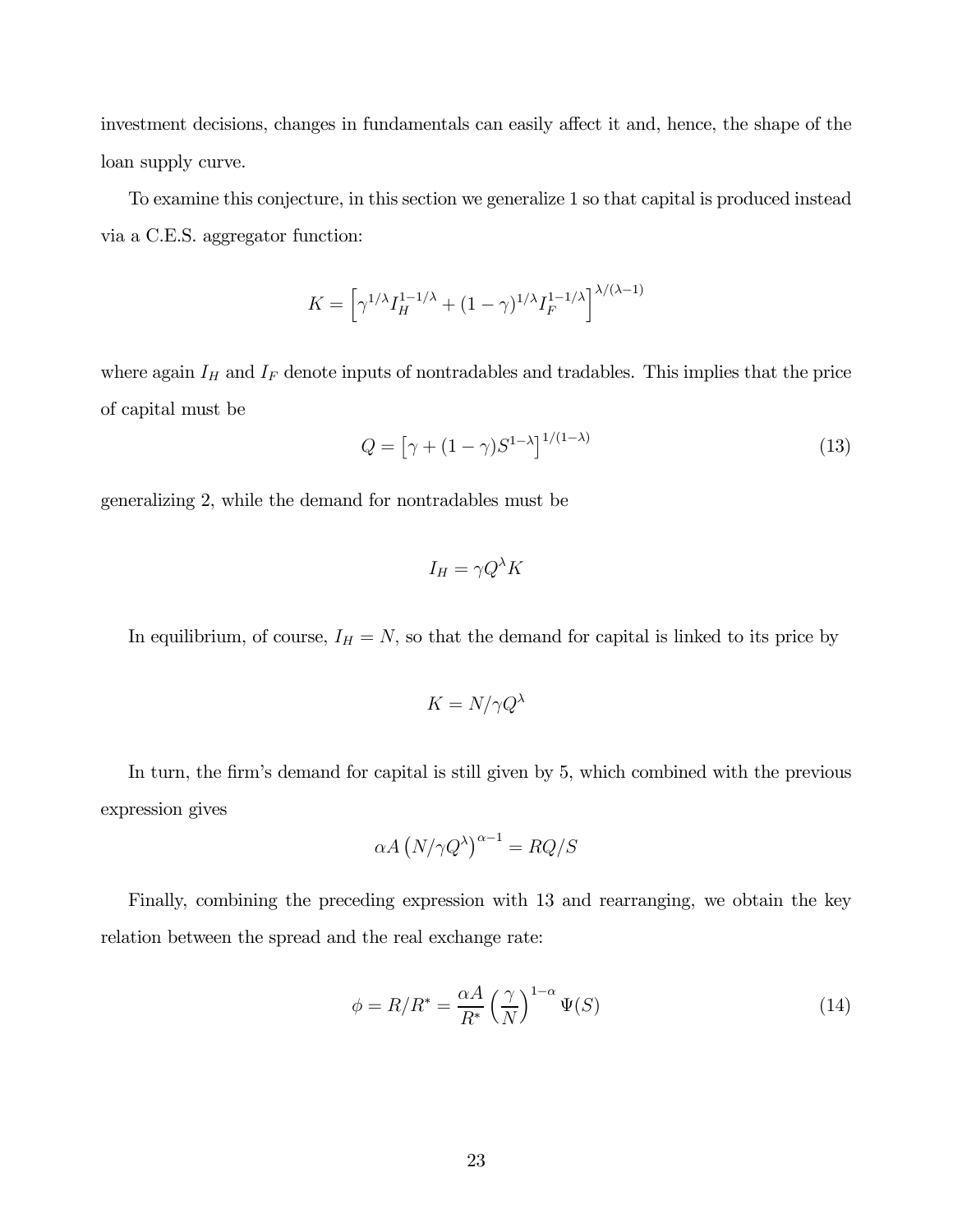where we have defined

$$
\Psi(S) \equiv \frac{S}{\left[\gamma + (1 - \gamma)S^{1-\lambda}\right]^{[1-\lambda(1-\alpha)]/(1-\lambda)}}
$$

This generalizes 10. Note that the elasticity of  $\phi$  with respect to S is equal to the elasticity of  $\Psi$ , and the latter is

$$
\frac{S\Psi'}{\Psi} = 1 - (1 - \lambda(1 - \alpha)) \frac{(1 - \gamma)S^{1 - \lambda}}{\gamma + (1 - \gamma)S^{1 - \lambda}}
$$

which is always positive but less than one. When  $\lambda = 1$ , the elasticity reduces to  $\gamma + (1 - \gamma)(1 - \gamma)$  $\alpha$ ), as in the baseline case (see 10). If  $\lambda$  is smaller, the elasticity also falls.

Now the loan supply curve is given again by 12, but with  $\phi$  given by 14 instead of 10 (and with  $S_0$  defined as the value of S such that the last term of 14 equals one).

As discussed, the extra parameters allow for configurations in which the elasticity of  $\phi$  with respect to  $S$  is small enough so that the net worth effect of a real depreciation dominates the leverage ratio effect. This means, in particular, that the loan supply schedule can look like the one in Figure 8, with a flat portion at  $S_0$  and then loan supply being *decreasing* in S.

The derivation of loan demand is straightforward following the previous analysis. We leave the details to the reader and just note the result:

$$
L^d = \frac{N}{\gamma} \left[ \frac{\gamma}{S} + \frac{1-\gamma}{S^{\lambda}} \right] - (T_f + \frac{N_f}{S})
$$

As in the baseline case, the demand for capital (the first term in the RHS) decreases with S. Hence the demand for loans decreases with  $S$ , unless  $N_f$  is large, a case that we ignore.

With a downward sloping loan supply schedule, the possibility arises of multiple equilibria, as in Figure 9. In the figure,  $E$  denotes an equilibrium in which the collateral constraint does not bind, while it does bind at  $E'$ . The financially constrained equilibrium features a weaker exchange rate, a positive interest spread, and less financial intermediation, production, consumption, and welfare.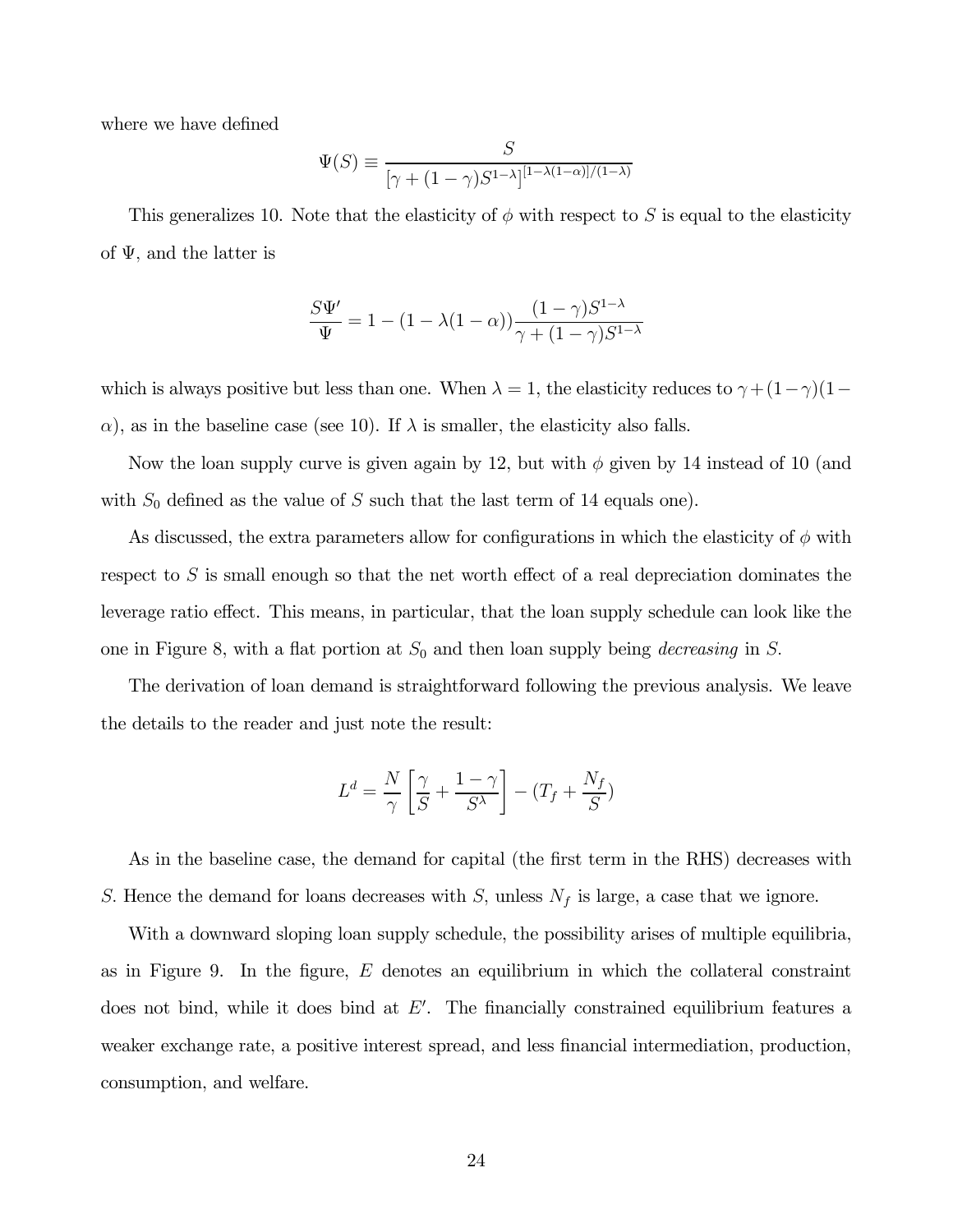In this case animal spirits, especially of foreign lenders, can determine the outcome. Suppose that foreign lenders believe that there will be a "good" equilibrium in which the exchange rate is "strong", as given by  $S_0$ . They then understand that the value of the bank's net worth is more than enough to warrant the bank's foreign debt, so they lend to the bank what the latter needs. The supply of loans is then relatively large, so that the lending rate is  $R^*$  and, with costs, investment and production expand. This increases the demand for nontradables, which raises their relative price, leading to a strong exchange rate, confirming expectations. If lenders believe, in contrast, that the equilibrium will be very "bad", with a weak exchange rate, they must also believe that the bank's net worth has little value in tradables, which leads to credit rationing. (In this equilibrium, the weak exchange rate is associated with a higher spread and hence a larger leverage ratio, but the effect must be small, as discussed.) Loan supply falls drastically, which increases the interest spread and results in a weak exchange rate, again confirming expectations.

The possibility of multiple equilibria suggests additional policy implications of our model. If equilibria in which financial constraints do and do not bind coexist, as in Figure 9, a government commitment to "do all it takes " to prevent the real exchange rate from depreciating excessively can kill the bad equilibrium, leaving only the good one. Perhaps to make the claim believable, the government may find it necessary to have access to a large enough "war chest" of tradables (the  $F$  of the previous section) that they can use to intervene. As in other models with multiple equilibria, however, the government would not have to intervene and spend the war chest if it can convince the markets that its commitment is in fact credible.

Our analysis, then, suggests that it may well be the case that the potential for self fulfilling exchange rate crashes, and the associated credit crunches, that explains why many inflation targeting central banks include in their charters a commitment to intervene if the real exchange rate becomes unduly misaligned. It may also help understanding why those very same inflation targeters keep large reserve stocks and seek swap lines abroad, even though in theory they are not supposed to be intervening in the foreign exchange market.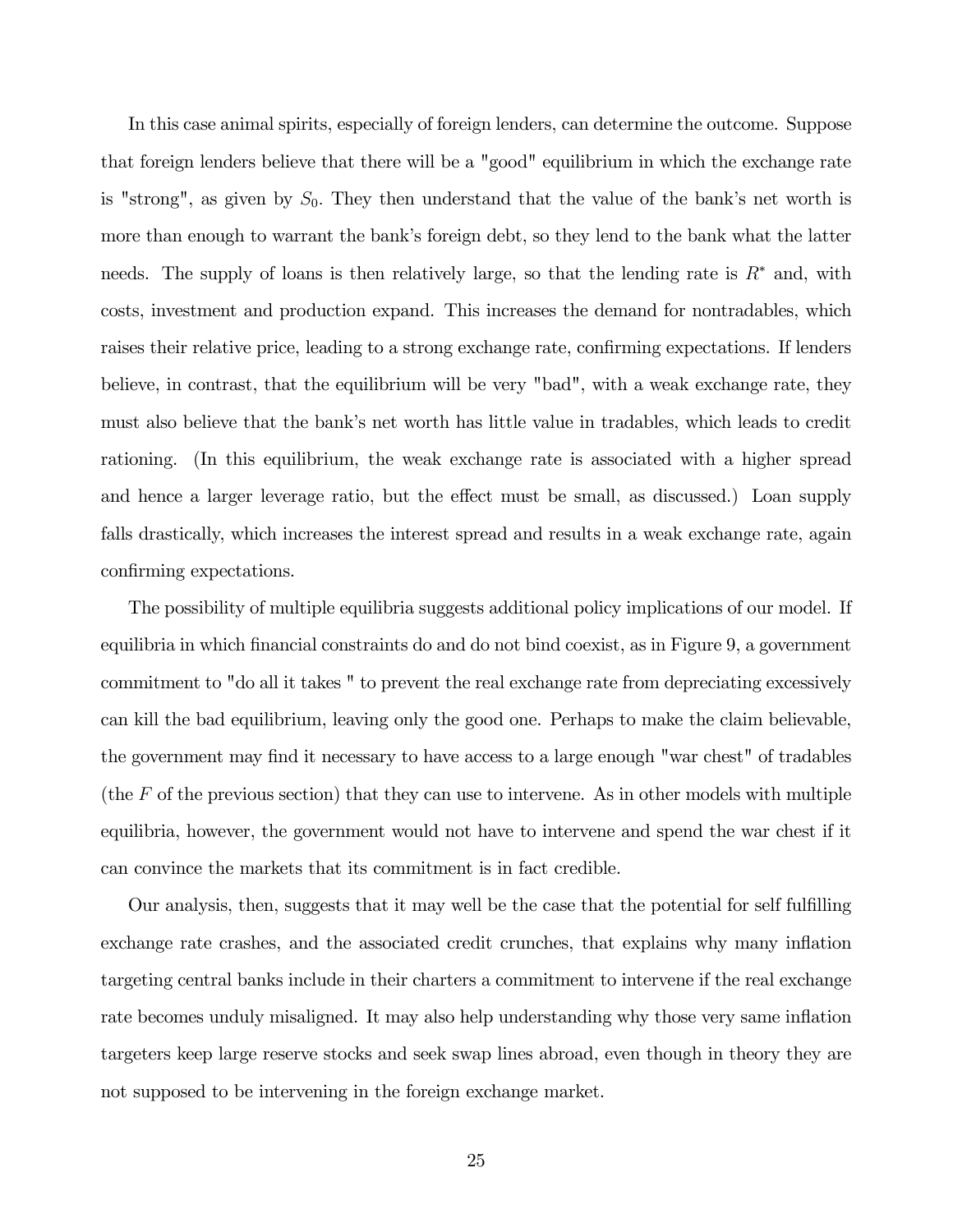# 6 Final Remarks

In recent years, central banks throughout the world, including many that claim to be bound to inflation targeting, have used a varied toolkit of unconventional policies. In particular, they have intervened regularly in currency markets, in spite of the scant empirical evidence in favor of intervention, of the dearth of theories justifying it, and of the fact that inflation targeting central banks are supposed to let the currency float. A related paradox is that a central bank that floats the currency need not accumulate foreign exchange reserves. Yet in the last decade the world's central banks have gone on a massive reserve accumulation drive, both before and after the crisis.

Why is there a gap between what central banks do and what they say they do? When are unconventional policies effective, and what are they effective at? Why is there a new-found enthusiasm for tweaking the value of market exchange rates, in spite of so many unsuccessful experiences with fixed rates over the last few decades? These questions can only be addressed within a theoretical framework. In this paper we build the simplest possible model that does this job. We consider an economy with only two goods, traded and non-traded, so that we define a real exchange rate. In this economy, financial constraints may or may not bind. They do in times of financial stress, and the exchange rate interacts in important ways with interest rates and financial imperfections.

Armed with these observations we analyze the effects of different policies: capitalizing banks (with tax financing), lending to banks and lending directly to firms, as well as intervening in the exchange market. Three kinds of results merit highlighting. First, government lending policies have real effects when financial constraints bind. In addition, while the government can lend its tradables to the corporate sector or to financial institutions, we find that government credit programs are more effective if targeted towards the banks. The reason is that banks can lever up the government credit to raise its international credit limit, with the result of a larger increase in the supply and quantity of loans, and a stronger relaxation of financial constraints, than if the government credit had been granted to firms.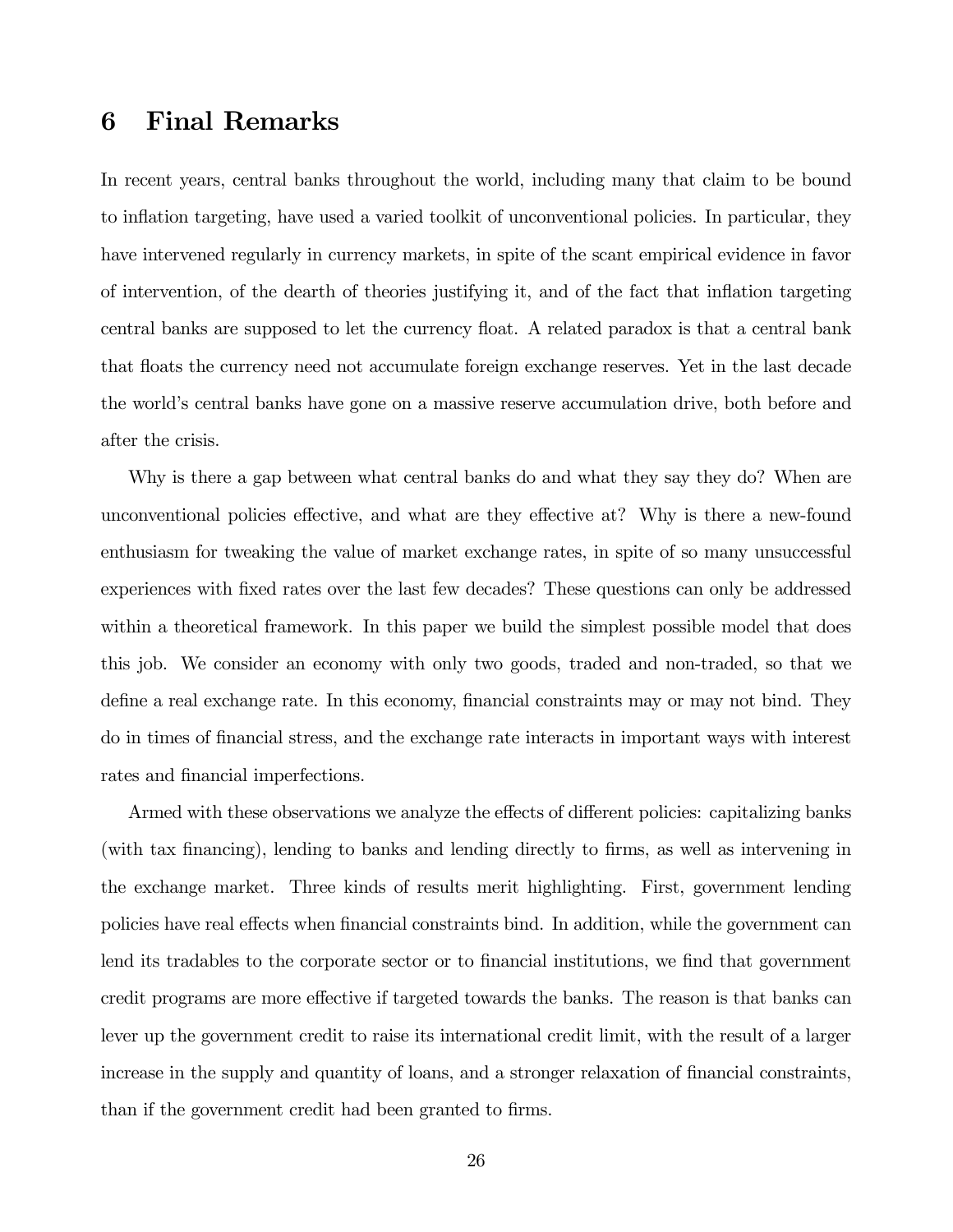Second, in a sterilized foreign exchange intervention operation the government uses its available tradables, which we can think of as foreign reserves, to purchase nontradables, offsetting this operation by purchasing its own debt or by lending to either firms or banks. This operation is equivalent to the government lending the tradables directly. This is, in fact, a new perspective on the impact of sterilized foreign exchange intervention: the effects of sterilized interventions are explained by the impact of the sterilization on financial constraints.

Third, the "threat" to intervene in the foreign exchange market, even if intervention does not happen in equilibrium, can help prevent self-fulfilling pessimism and a move from a "good" equilibrium to a "bad" outcome in which the exchange rate would be much depreciated. This is the case in the presence of multiple equilibria, in which case reassuring market participants that the real exchange rate will always be at the level associated with the good equilibrium is indeed stabilizing.

So unconventional policies do matter —indeed, they can have beneficial effects– whenever financial constraints matter. In this sense, the observed use of such policies during crisis times is vindicated by the results of the model. Holding reserves also makes sense as a device to prevent a crisis (here, a jump from a good to a bad equilibrium) from occurring.

Conversely, if a non-crisis period is defined (somewhat arbitrarily) as one in which financial constraints are not binding, then the unconventional policies studied here are unnecessary in tranquil times. Hence our model does not provide a rationale for the pattern of intervention and reserves accumulation observed, for example, in some Latin countries prior to the global financial crisis.

# **References**

[1] Barro, R., "Are government bonds net wealth?,"Journal of Political Economy 82(6), 1974, 1095-1117.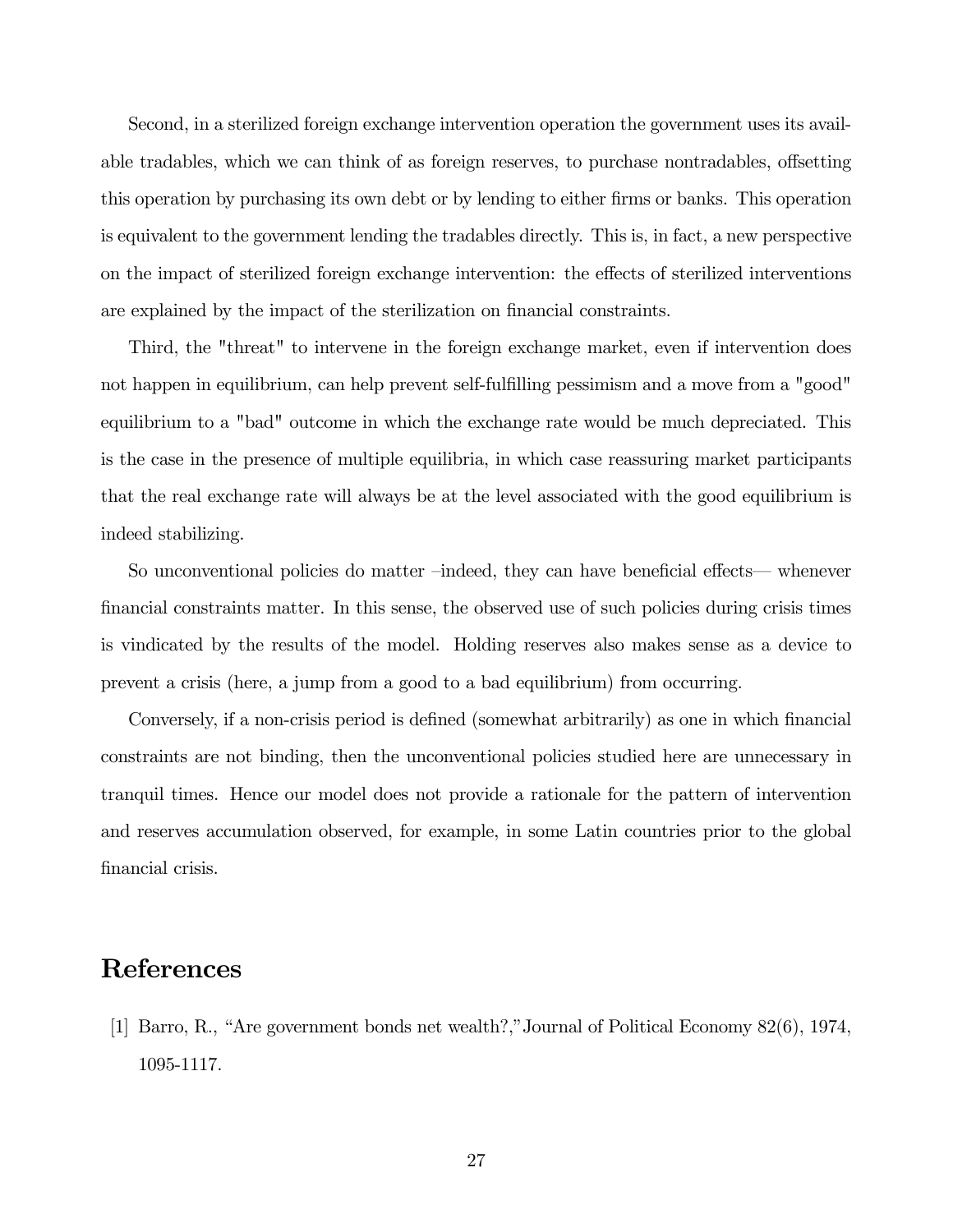- [2] Bernanke, B. and M. Gertler, "Agency Costs, Net Worth, and Business Fluctuations", American Economic Review, Vol. 79, No. 1. (March 1989), pp. 14-31
- [3] Caballero, R. and A. Krishnamurthy, "Excessive Dollar Debt: Financial Development and Underinsurance", Journal of Finance 58, 2 (2003), 867893.
- [4] Céspedes, L., R. Chang, and J. García Cicco, "Heterodox Monetary Policy," in: Monetary Policy Under Financial Turbulence, Luis Cespedes, Roberto Chang, and Diego Saravia, eds., Banco Central de Chile, 2011, 219-282
- [5] Cespedes, L., R. Chang and A. Velasco. "Balance Sheets and Exchange Rate Policy," American Economic Review, 94 (2004), 1183-1193.
- [6] Cespedes, L., R. Chang and A. Velasco, "Is Inflation Target Still On Target", working paper, Inter American Development Bank, 2012.
- [7] Chang, R. , "Inflation Targeting, Reserves Accumulation, and Exchange Rate Management in Latin America," Papers and Proceedings, II International FLAR Conference, Fondo Latinoamericano de Reservas, 2007.
- [8] Christiano, L. and D. Ikeda, "Government Policy, Credit Markets, and Economic Activity", NBER Working Paper 17142, 2011
- [9] Curdia, V., and M. Woodford, "Credit Frictions and Optimal Monetary Policy," working paper, 2009.
- [10] Disyatat, P. and G. Galati, "The effectiveness of foreign exchange intervention in emerging market countries: Evidence from the Czech koruna," Journal of International Money and Finance, 26(3), 2007, 383-402.
- [11] Eggertsson, G. and M. Woodford, "The Zero Bound on Interest Rates and Optimal Monetary Policy, " Brookings Papers on Economic Activity (2003), 139-235.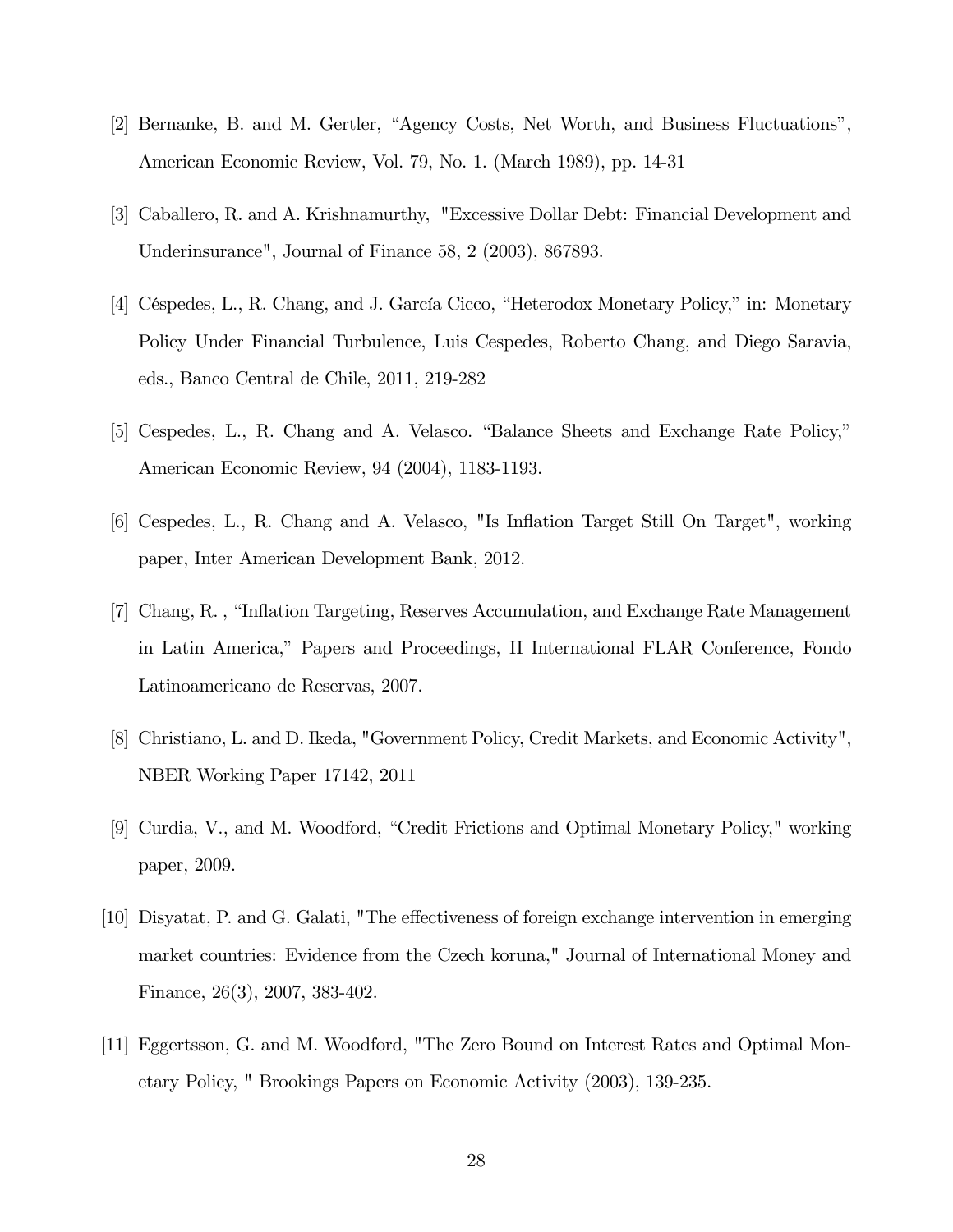- [12] Gertler, M. and P. Karadi, "A Model of Unconventional Monetary Policy", Journal of Monetary Economics, January 2011
- [13] Gertler, M. and N. Kiyotaki, "Financial Intermediation and Credit Policy in Business Cycle Analysis," working paper, 2010.
- [14] Holmstrom, B. and J. Tirole, "Financial Intermediation, Loanable Funds, and the Real Sector," Quarterly Journal of Economics 112(3), 1997, 663-691.
- [15] Holmstrom, B. and J. Tirole, Inside and Outside Liquidity, MIT Press, 2011.
- [16] Kiyotaki, N. and J. Moore, "Credit Cycles", Journal of Political Economy, 1997, v105 (2, April), 211-248.
- [17] Krugman, P., "Balance Sheets, the Transfer Problem, and Financial Crises, " in: International Finance and Financial Crises: Essays in Honor of Robert P Flood (P. Isard, A. Razin and A. Rose, eds.), Springer 2000.
- [18] Obstfeld, M. and K. Rogoff, Foundations of International Macroeconomics, MIT Press, 1996.
- [19] Wallace, N., "A Modigliani-Miller Theorem for Open-Market Operations,"The American Economic Review, 71 (1981), June, pp. 267-274.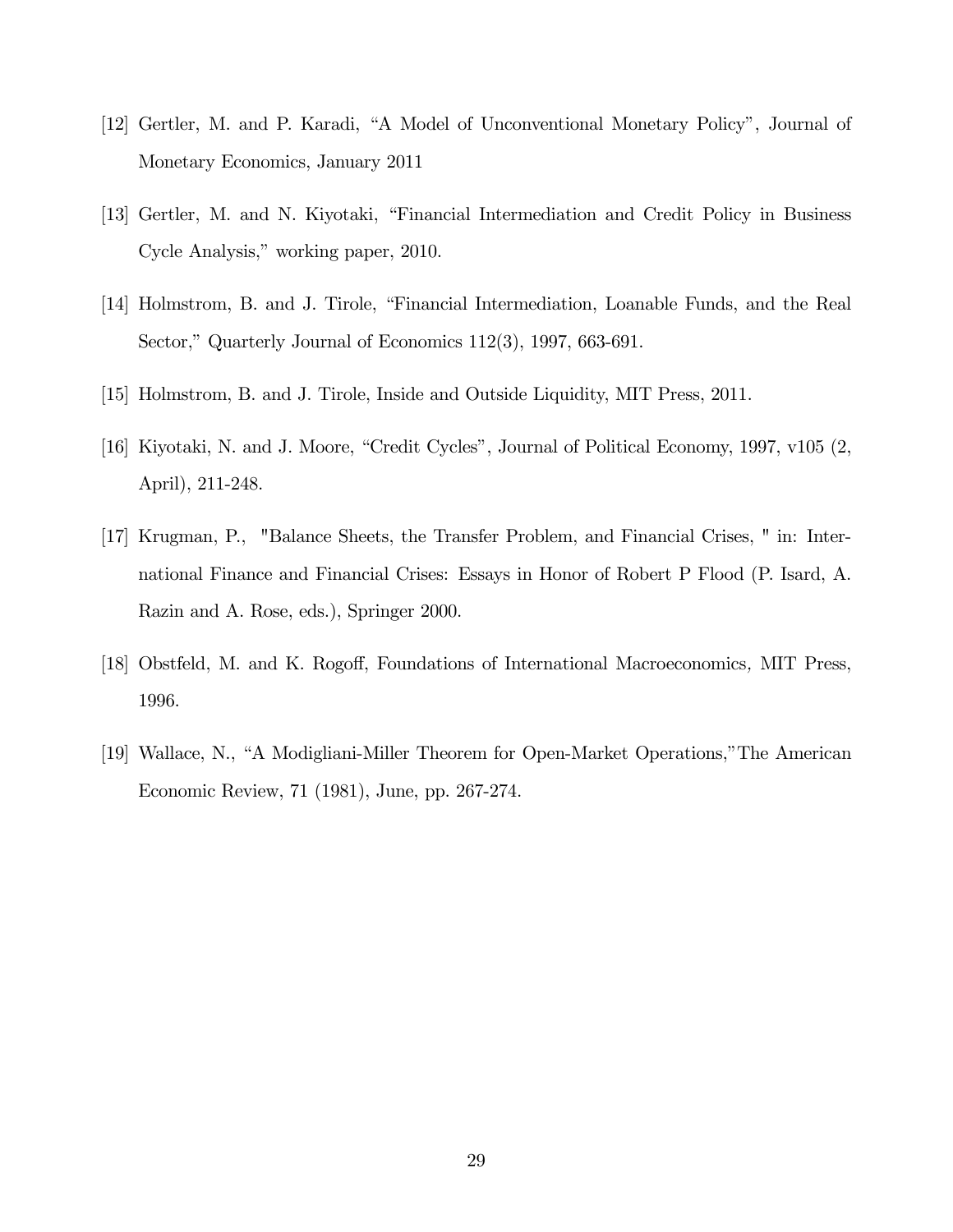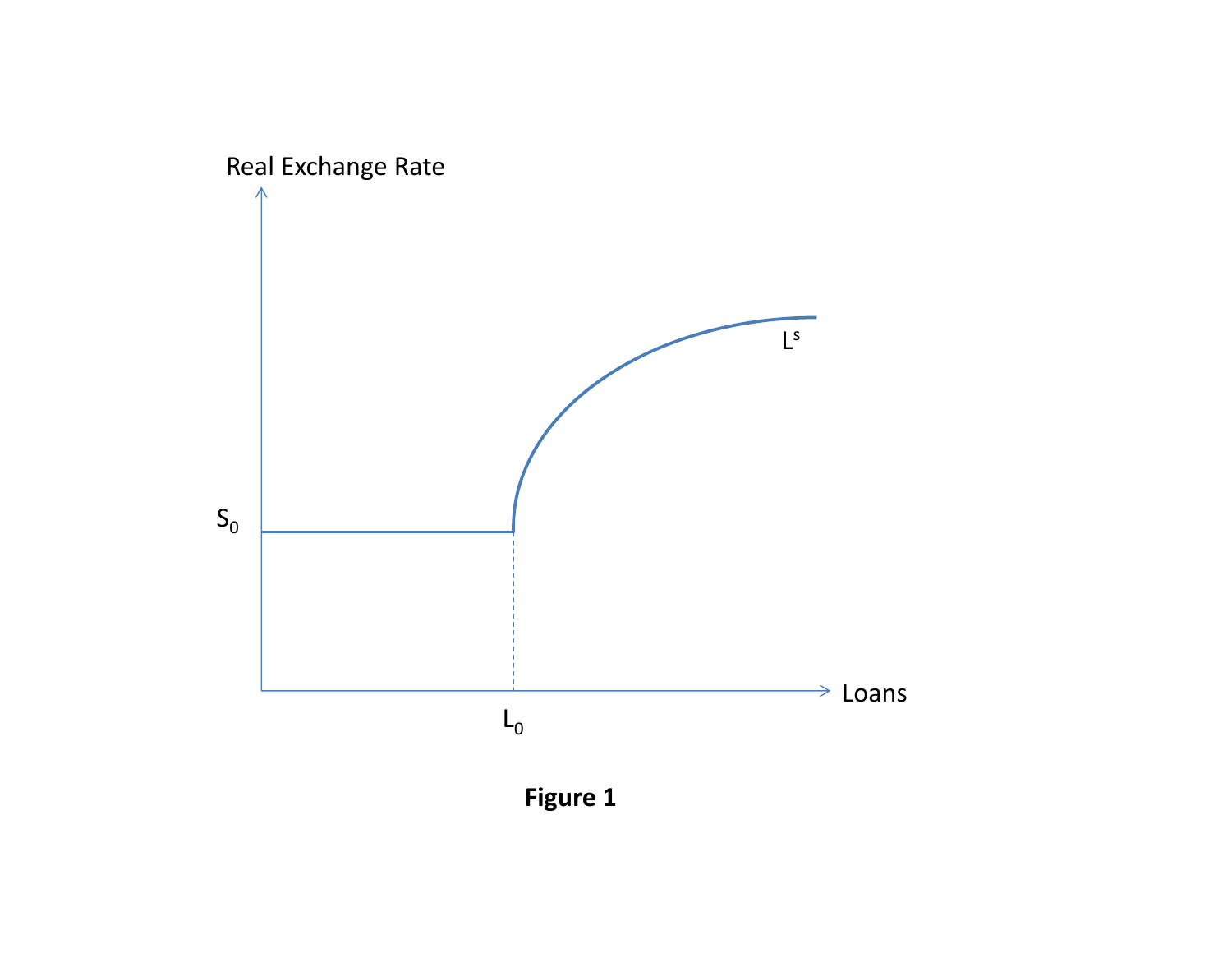

Figure 2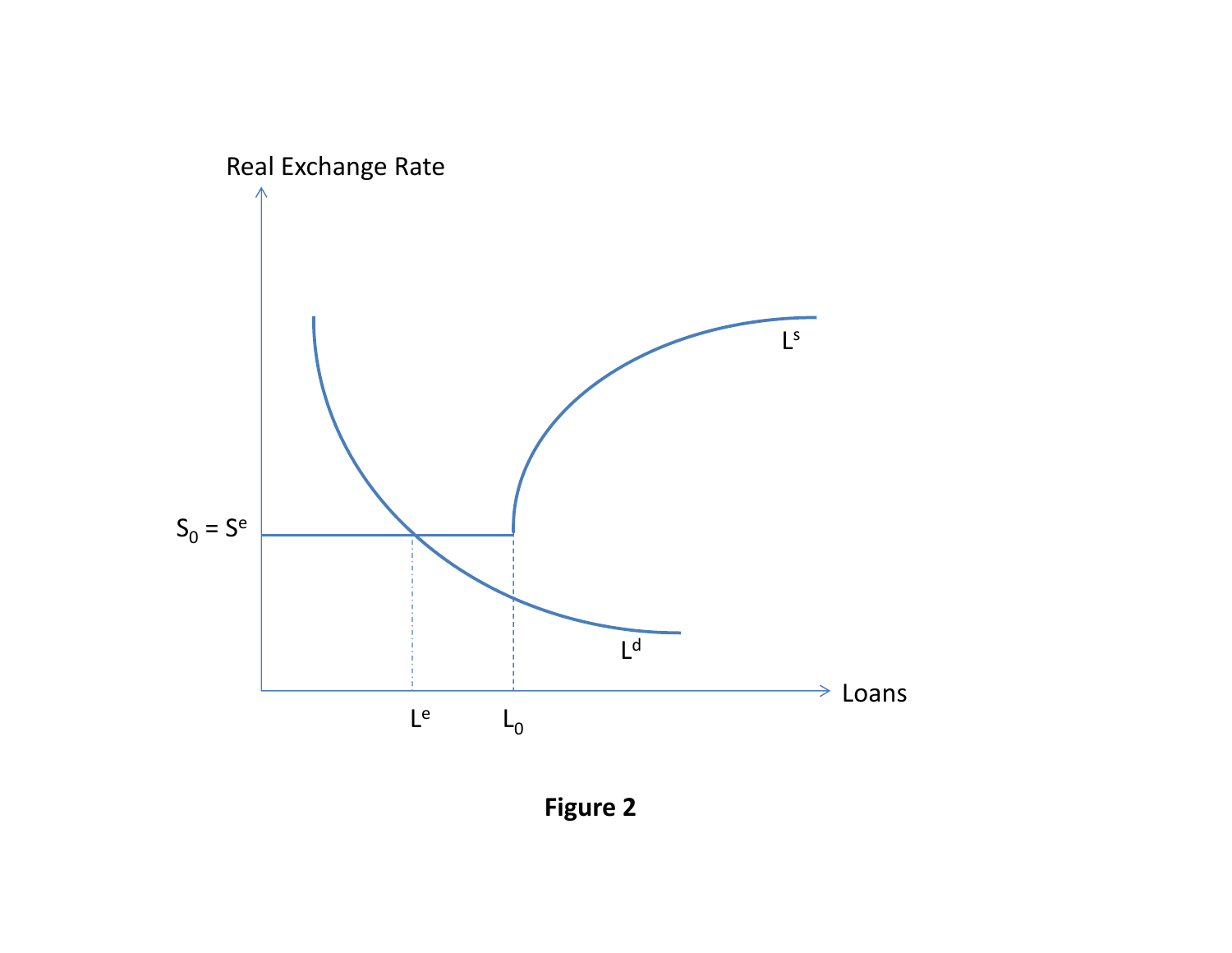

Figure 3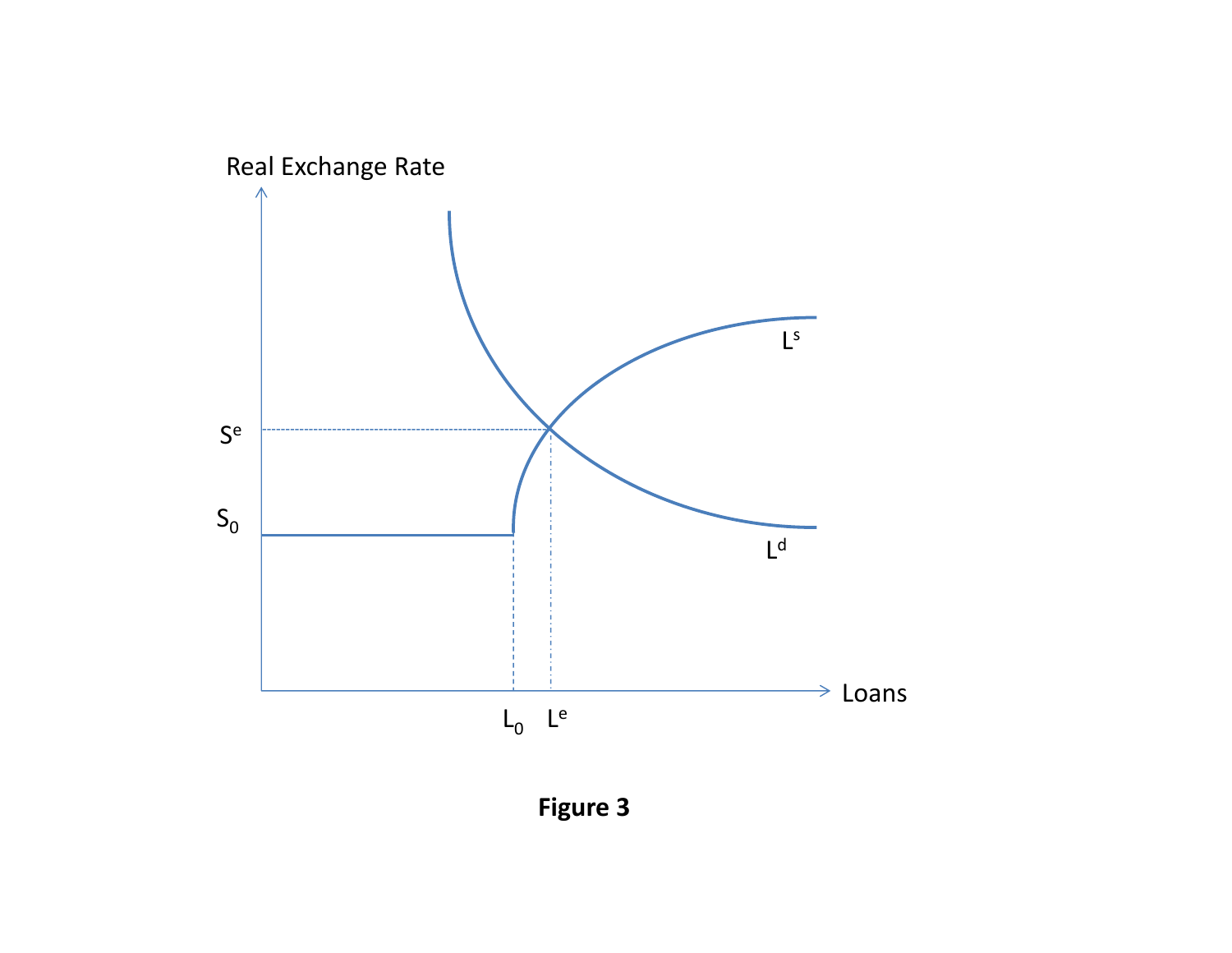

Figure 4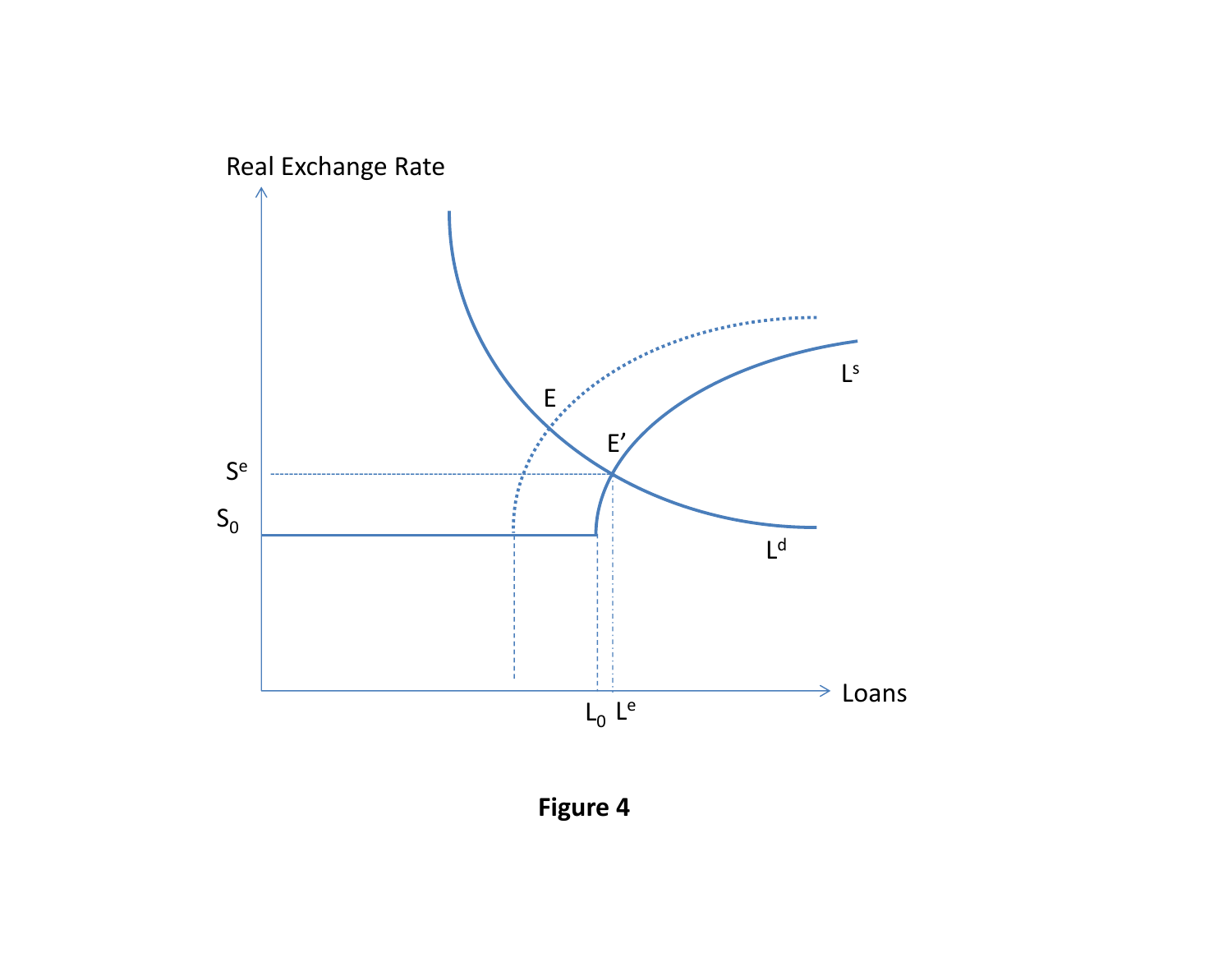

Figure 5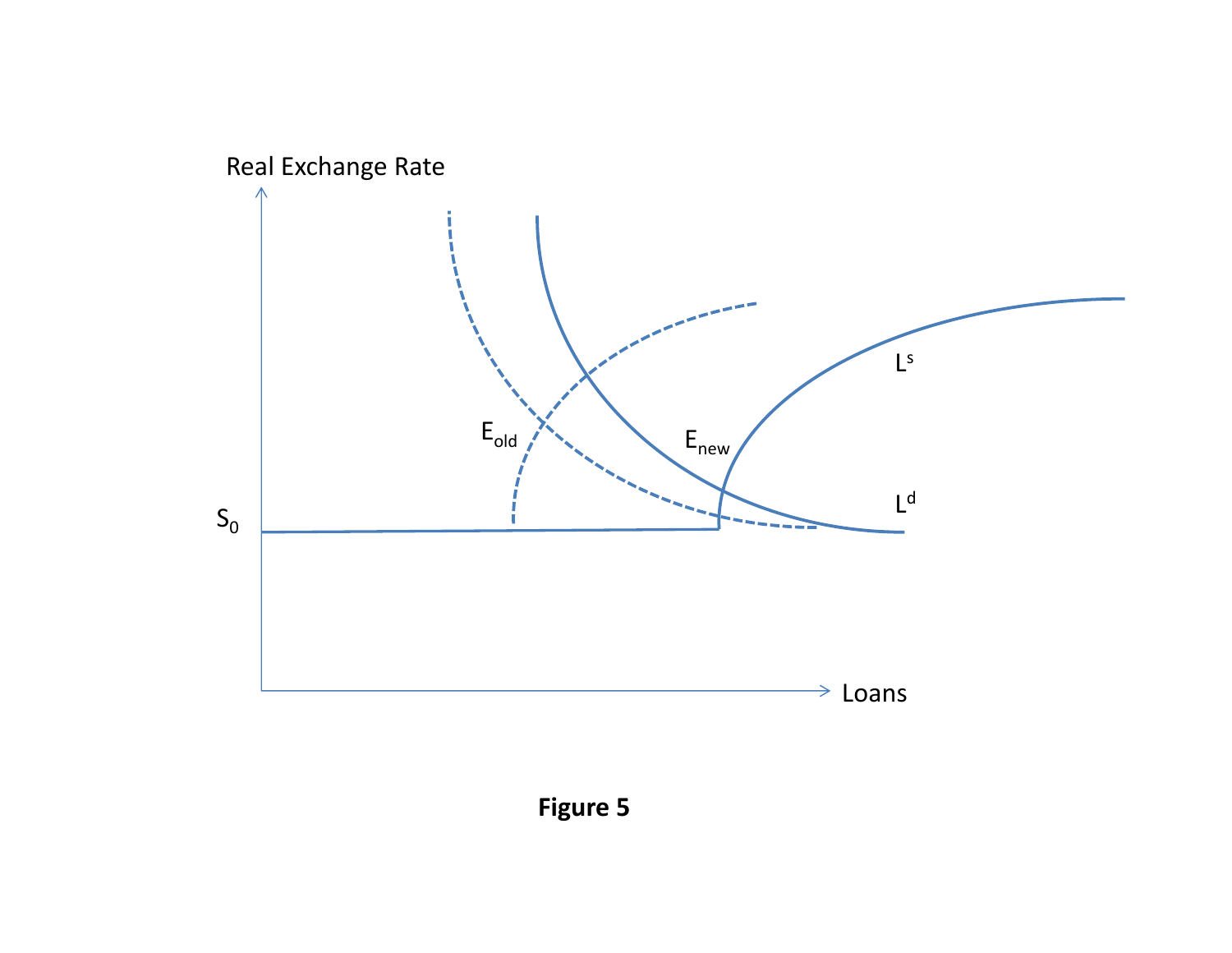

**Figure 6**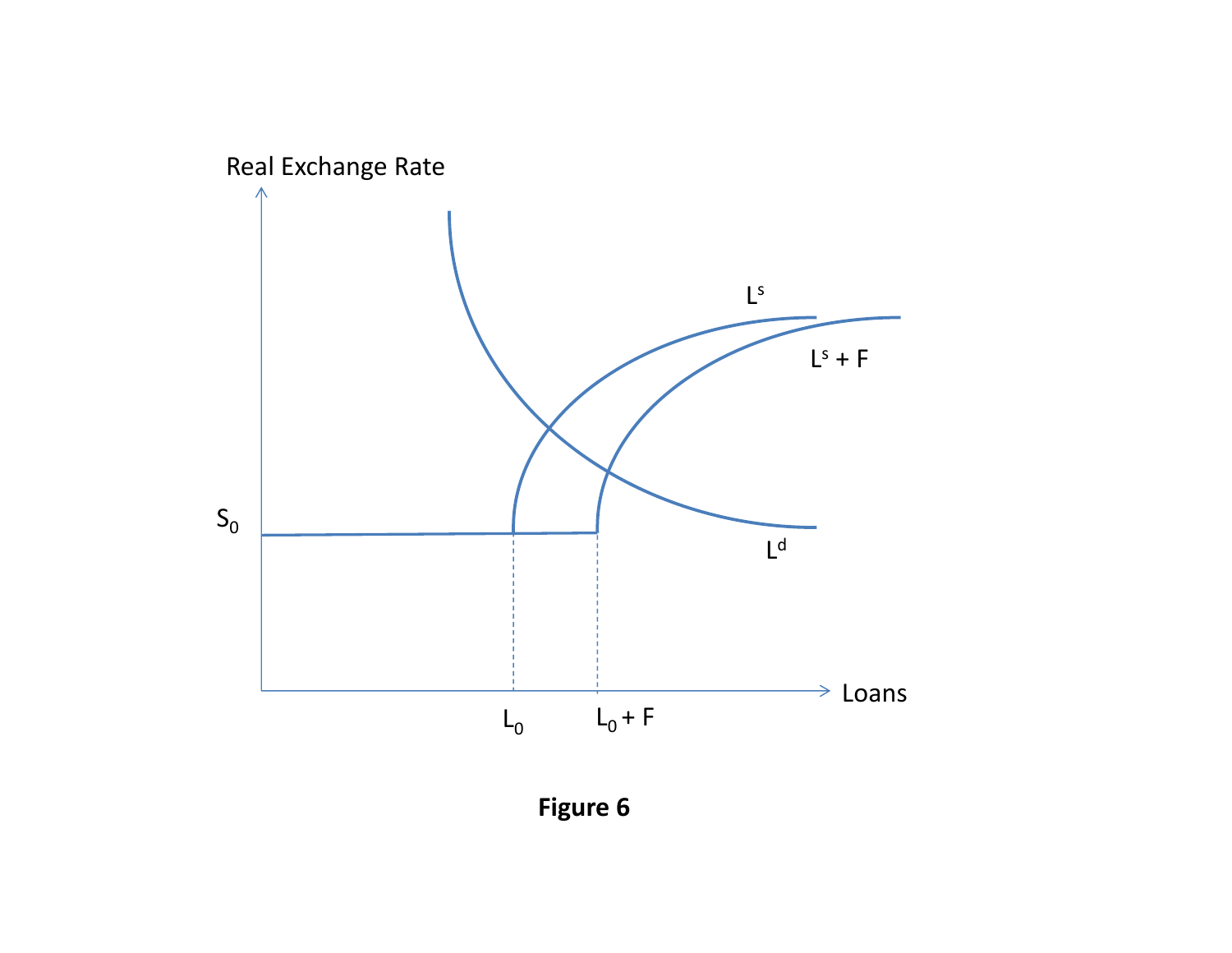

**Figure 7**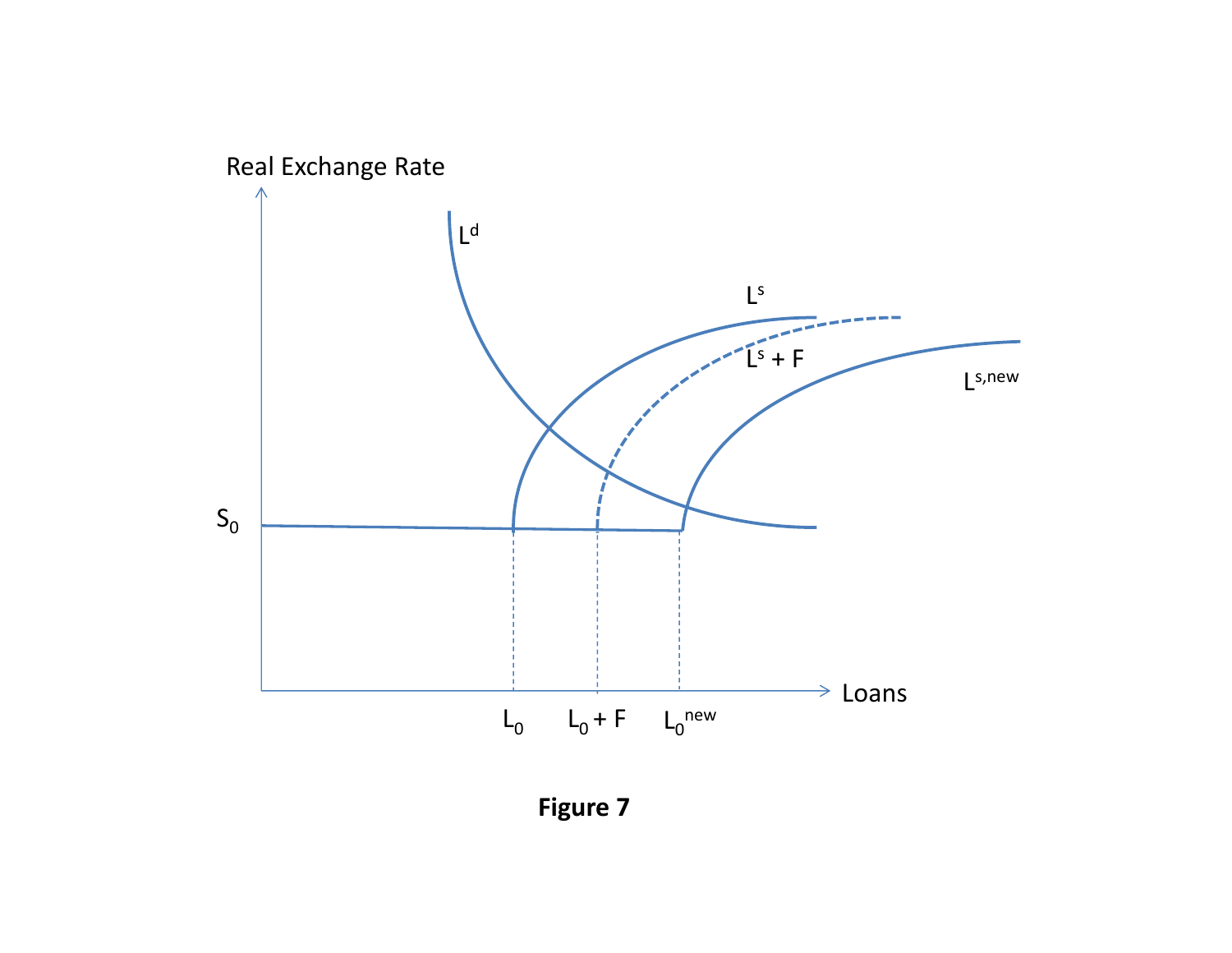